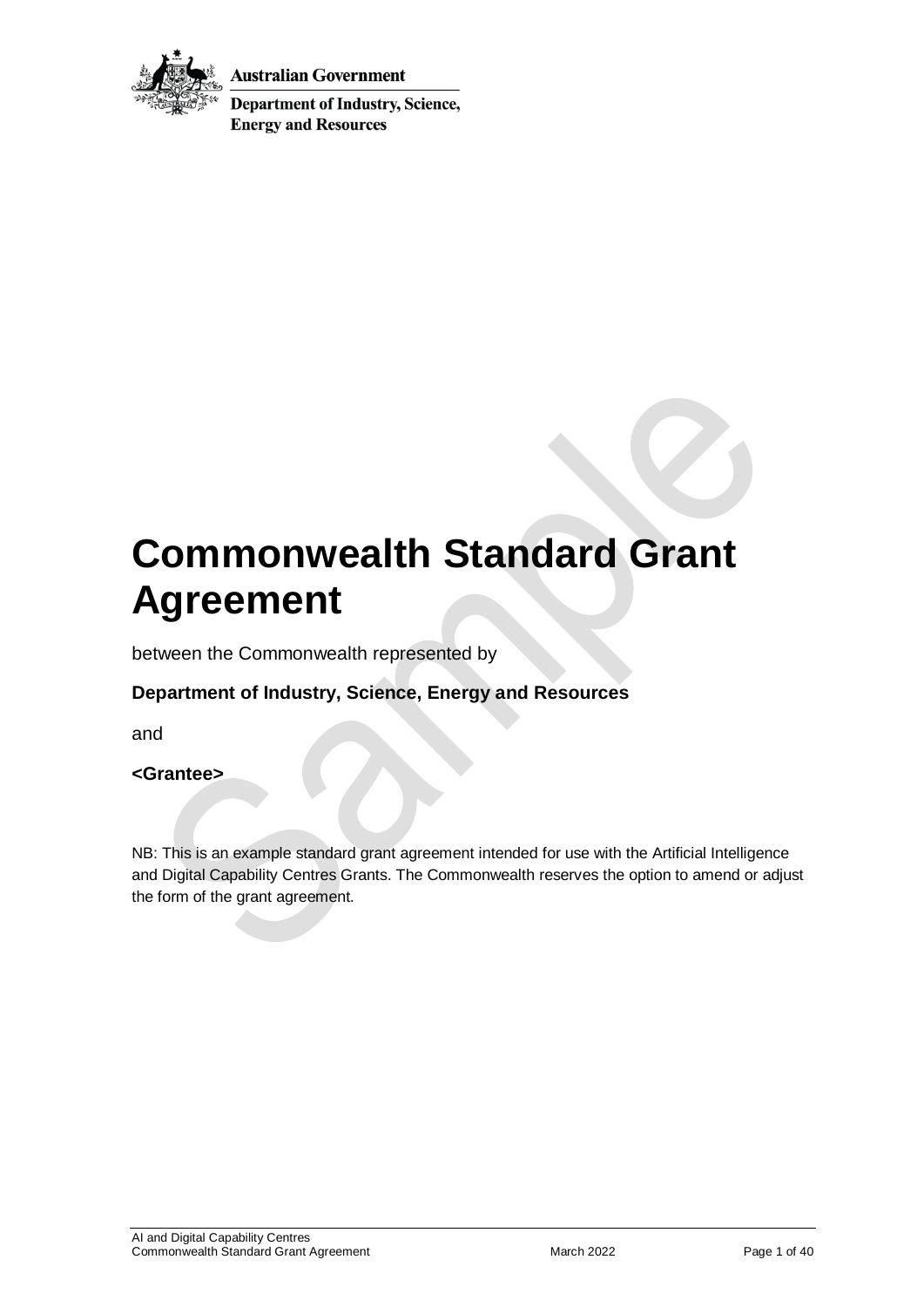## **Contents**

| А. |  |  |  |
|----|--|--|--|
| В. |  |  |  |
| C. |  |  |  |
| D. |  |  |  |
| Е. |  |  |  |
| Е. |  |  |  |
| G. |  |  |  |
|    |  |  |  |
|    |  |  |  |
|    |  |  |  |
|    |  |  |  |
|    |  |  |  |
|    |  |  |  |
|    |  |  |  |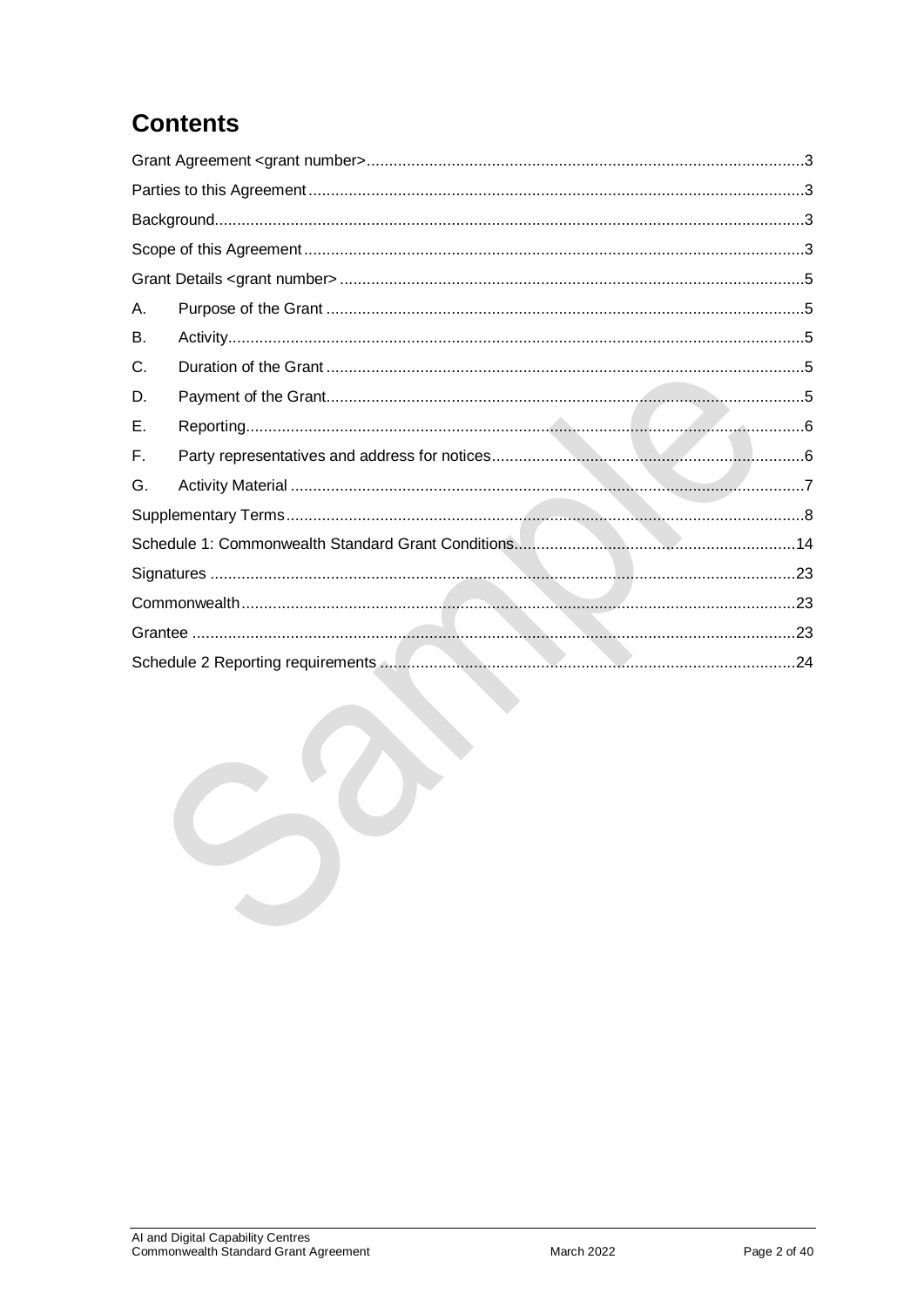## <span id="page-2-0"></span>**Grant Agreement <grant number>**

Once completed, this document, together with the Grant Details and the Commonwealth Standard Grant Conditions (Schedule 1), forms an Agreement between the Commonwealth and the Grantee.

## <span id="page-2-1"></span>Parties to this Agreement

#### The Grantee

| Full legal name of Grantee                                                                  | <entity name=""></entity>                                                                          |
|---------------------------------------------------------------------------------------------|----------------------------------------------------------------------------------------------------|
| Legal entity type (e.g. individual, incorporated<br>association, company, partnership, etc) | <abr entity="" type=""></abr>                                                                      |
| Trading or business name                                                                    | <trading name=""></trading>                                                                        |
| Any relevant licence, registration or provider<br>number                                    | Not applicable                                                                                     |
| Australian Business Number (ABN) or other<br>entity identifiers                             | $<$ ABN $>$                                                                                        |
| Australian Company Number (ACN)                                                             | $<$ ACN $>$                                                                                        |
| Registered for Goods and Services Tax (GST)?                                                | <gst +="" if="" statement="" status=""></gst>                                                      |
| Date from which GST registration was effective?                                             | <gst date="" registered=""></gst>                                                                  |
| Registered office address                                                                   | <abr address="" registered=""><br/><city> <state> <postcode></postcode></state></city></abr>       |
| Relevant business place                                                                     | <business address="" street=""><br/><city> <state> <postcode></postcode></state></city></business> |

#### The Commonwealth

The Commonwealth of Australia represented by the Department of Industry, Science, Energy and Resources of 10 Binara Street CANBERRA ACT 2600 ABN 74 599 608 295

## <span id="page-2-2"></span>**Background**

The Commonwealth has agreed to enter this Agreement under which the Commonwealth will provide the Grantee with a Grant for the purpose of assisting the Grantee to undertake the associated Activity.

The Grantee agrees to use the Grant and undertake the Activity in accordance with this Agreement and the relevant Grant Details.

#### <span id="page-2-3"></span>Scope of this Agreement

This Agreement comprises:

(a) this document;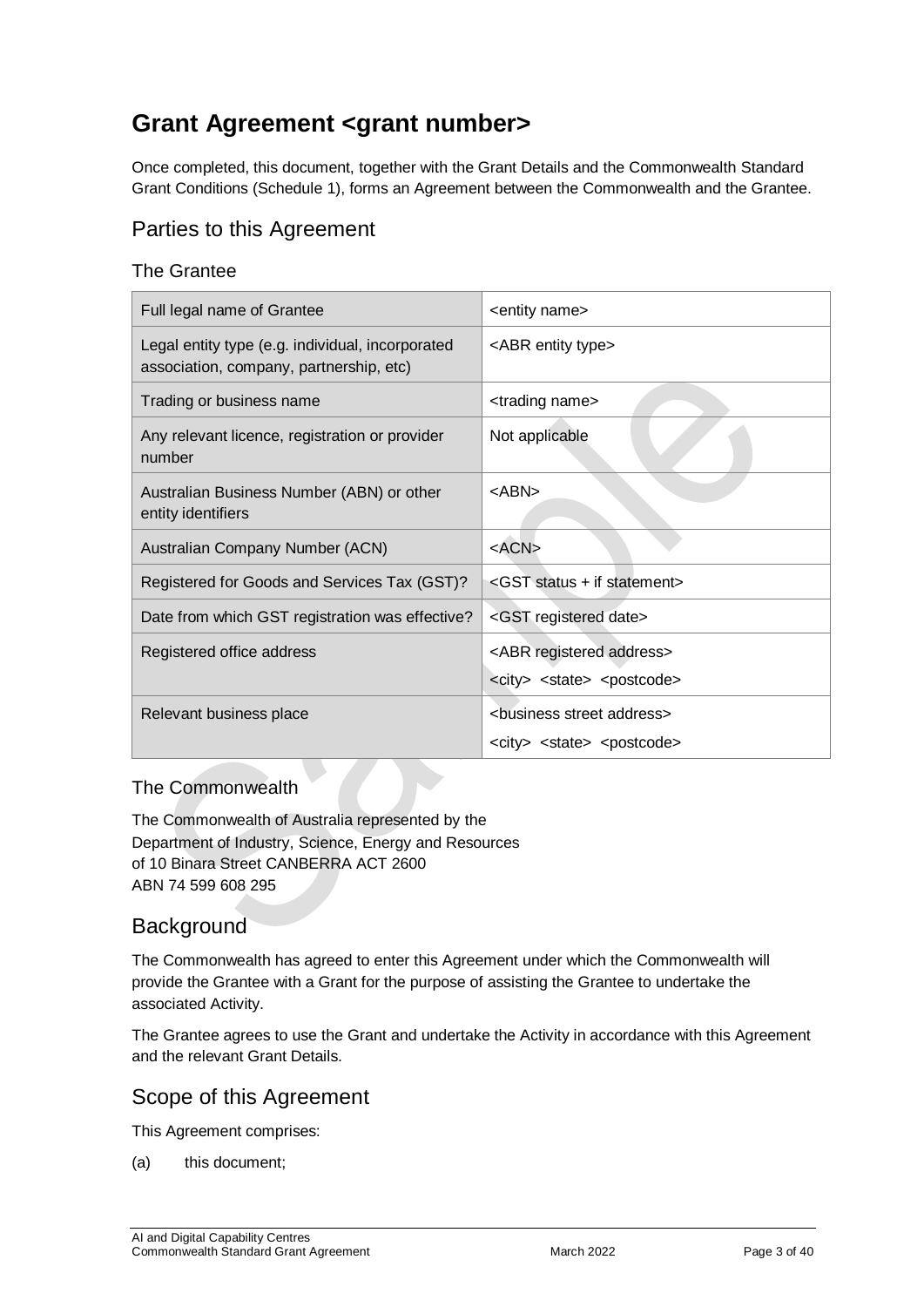- (b) the Supplementary Terms (if any);
- (c) the Standard Grant Conditions (Schedule 1);
- (d) the Grant Details;
- (e) any other document referenced or incorporated in the Grant Details.

If there is any ambiguity or inconsistency between the documents comprising this Agreement in relation to a Grant, the document appearing higher in the list will have precedence to the extent of the ambiguity or inconsistency.

This Agreement represents the Parties' entire agreement in relation to the Grant provided under it and the relevant Activity and supersedes all prior representations, communications, agreements, statements and understandings, whether oral or in writing.

Certain information contained in or provided under this Agreement may be used for public reporting purposes.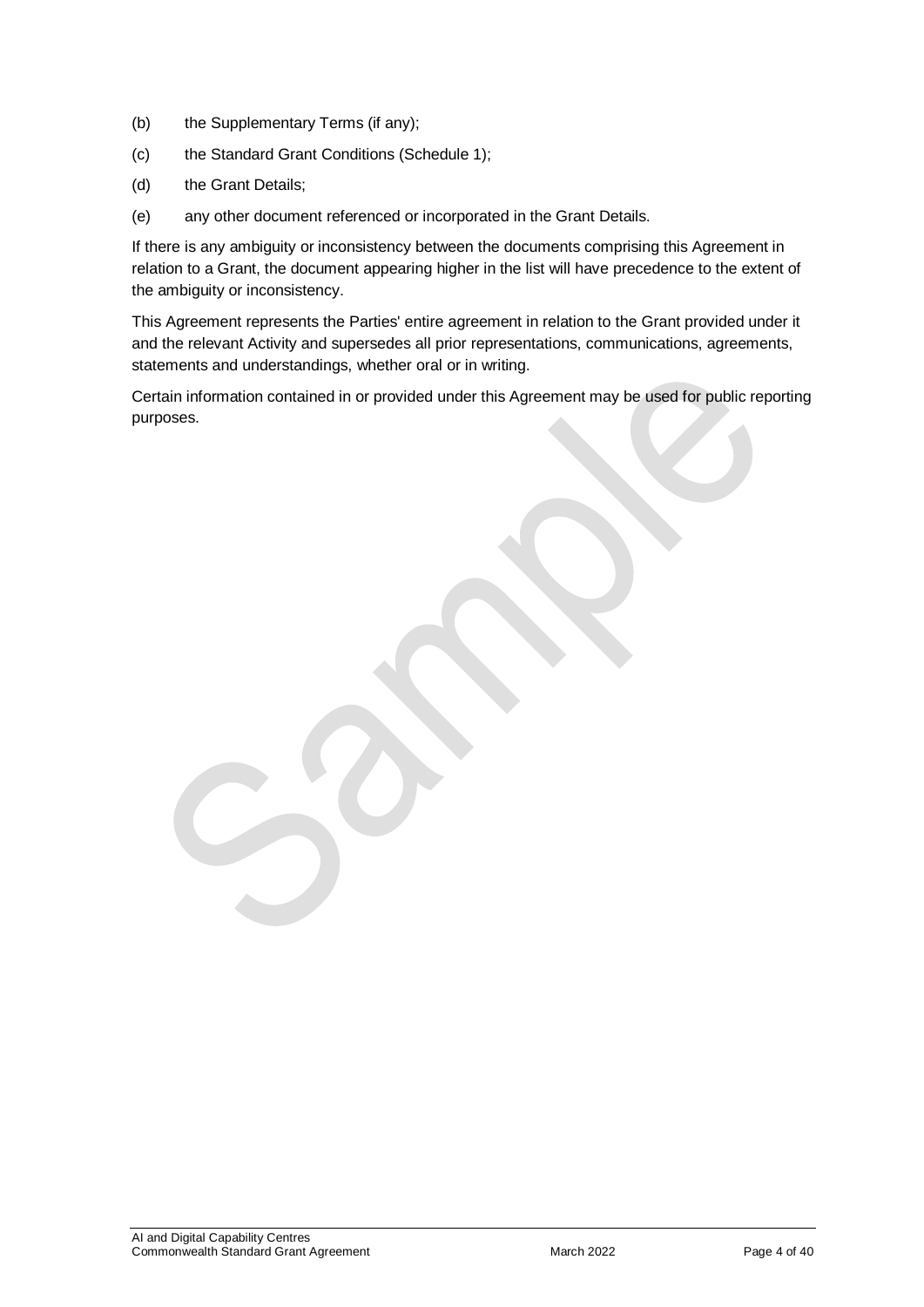## <span id="page-4-0"></span>**Grant Details <grant number>**

## <span id="page-4-1"></span>A. Purpose of the Grant

The Grant is being provided as part of the  $\leq$  arant opportunity name arant opportunity.

<Grant opportunity objectives>

<Grant opportunity outcomes>

#### <span id="page-4-2"></span>B. Activity

The Activity is made up of the Grantee's project and all eligible project activities as specified in these Grant Details.

Project title

<project title>

#### Project scope and description

<detailed project description>

Project outcomes

<project outcomes>

In undertaking the Activity, the Grantee must comply with the requirements of the grant opportunity guidelines (as in force at the time of application).

The Grantee must notify the Commonwealth about events relating to the project and provide an opportunity for the Minister or their representative to attend.

## <span id="page-4-3"></span>C. Duration of the Grant

The Activity starts on <project start date> and ends on <project end date>, which is the **Activity Completion Date**.

The Agreement ends on <agreement end date> which is the **Agreement End Date**.

#### Activity Schedule

In undertaking the Activity, the Grantee will meet the following milestones by the due dates.

| Milestone<br>number | Milestone name and description         | Due date                |
|---------------------|----------------------------------------|-------------------------|
| $<$ No $>$          | <milestone name=""></milestone>        | <dd mm="" yyyy=""></dd> |
|                     | <milestone description=""></milestone> |                         |

## <span id="page-4-4"></span>D. Payment of the Grant

The total amount of the Grant is <grant amount> (plus GST if applicable).

The Grant will be provided at up to <grant percentage> per cent of eligible expenditure as defined in the grant opportunity guidelines subject to availability of Program funds.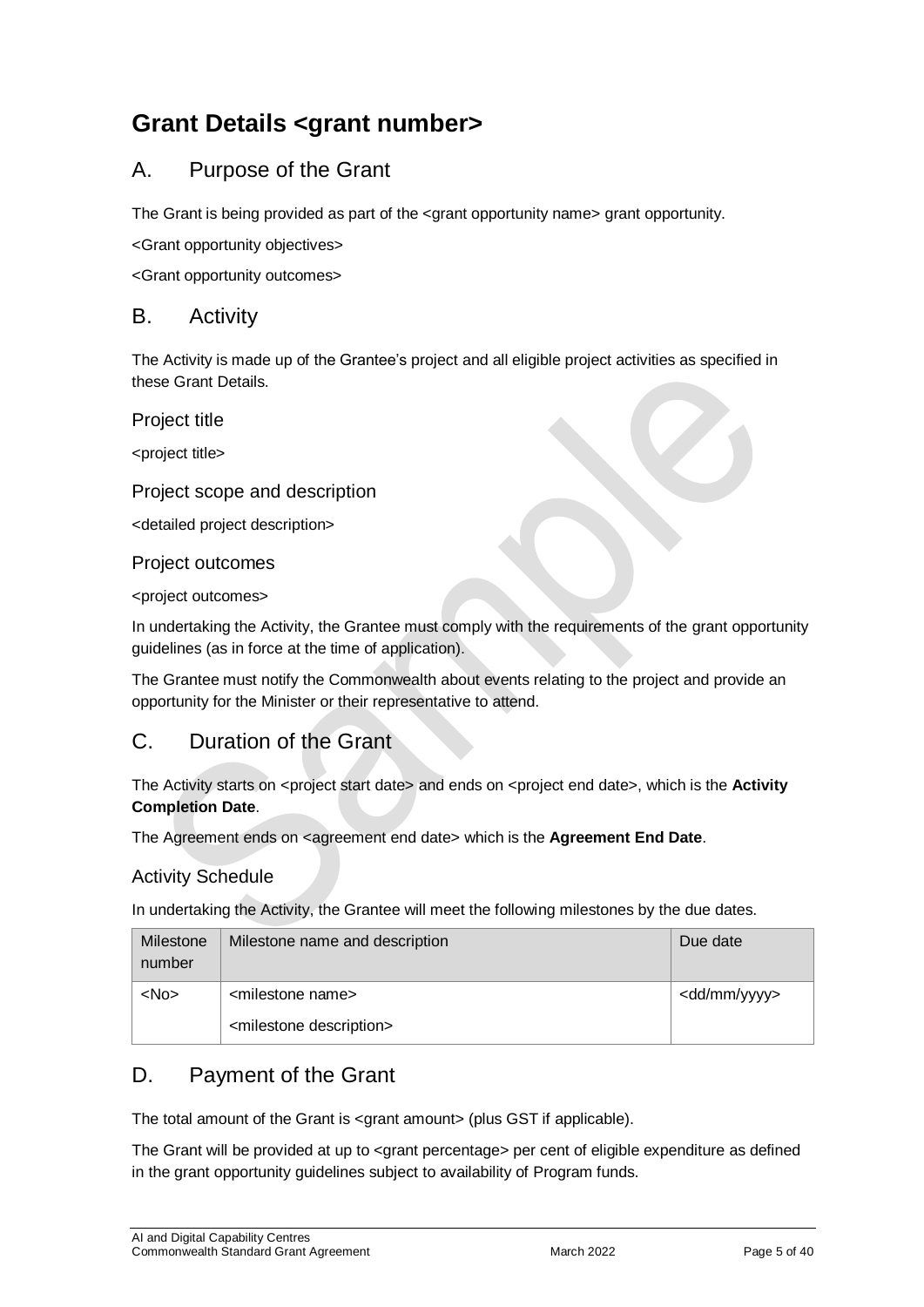The Grant will be paid in accordance with clause [ST2.](#page-7-1)

The Grant will be paid according to the following schedule. Payments are subject to satisfactory progress on the project and compliance by the Grantee with its obligations under this Agreement.

| Payment event                  | Payment amount<br>(GST excl)       | Anticipated payment<br>date |
|--------------------------------|------------------------------------|-----------------------------|
| <payment trigger=""></payment> | <insert amount=""></insert>        | <insert date=""></insert>   |
| <payment trigger=""></payment> | <insert amount=""></insert>        | <insert date=""></insert>   |
| Total                          | <total amount="" grant=""></total> |                             |

#### Invoicing

The Grantee agrees to allow the Commonwealth to issue it with a Recipient Created Tax Invoice (RCTI) for any taxable supplies it makes in relation to the Activity.

#### <span id="page-5-0"></span>E. Reporting

The Grantee agrees to provide the following reports to the Commonwealth representative in accordance with the reporting requirements (Schedule 2).<reporting table>

During the Agreement period, the Commonwealth may ask the Grantee for ad-hoc reports on the project. The Grantee must provide these reports in the timeframes notified by the Commonwealth.

#### <span id="page-5-1"></span>F. Party representatives and address for notices

#### Grantee's representative and address

| Grantee's representative<br>name | <primary contact="" name=""></primary>     |
|----------------------------------|--------------------------------------------|
| <b>Position</b>                  | <primary contact="" position=""></primary> |
| Address                          | <primary address="" contact=""></primary>  |
| Business hours telephone         | <phone number=""></phone>                  |
| <b>Mobile</b>                    | <mobile phone=""></mobile>                 |
| Email                            | <email address=""></email>                 |

#### Commonwealth representative and address

| Name of representative | $<$ CSM name $>$        |
|------------------------|-------------------------|
| Position               | <csm position=""></csm> |
| Postal address         | GPO Box 2013            |
|                        | CANBERRA ACT 2601       |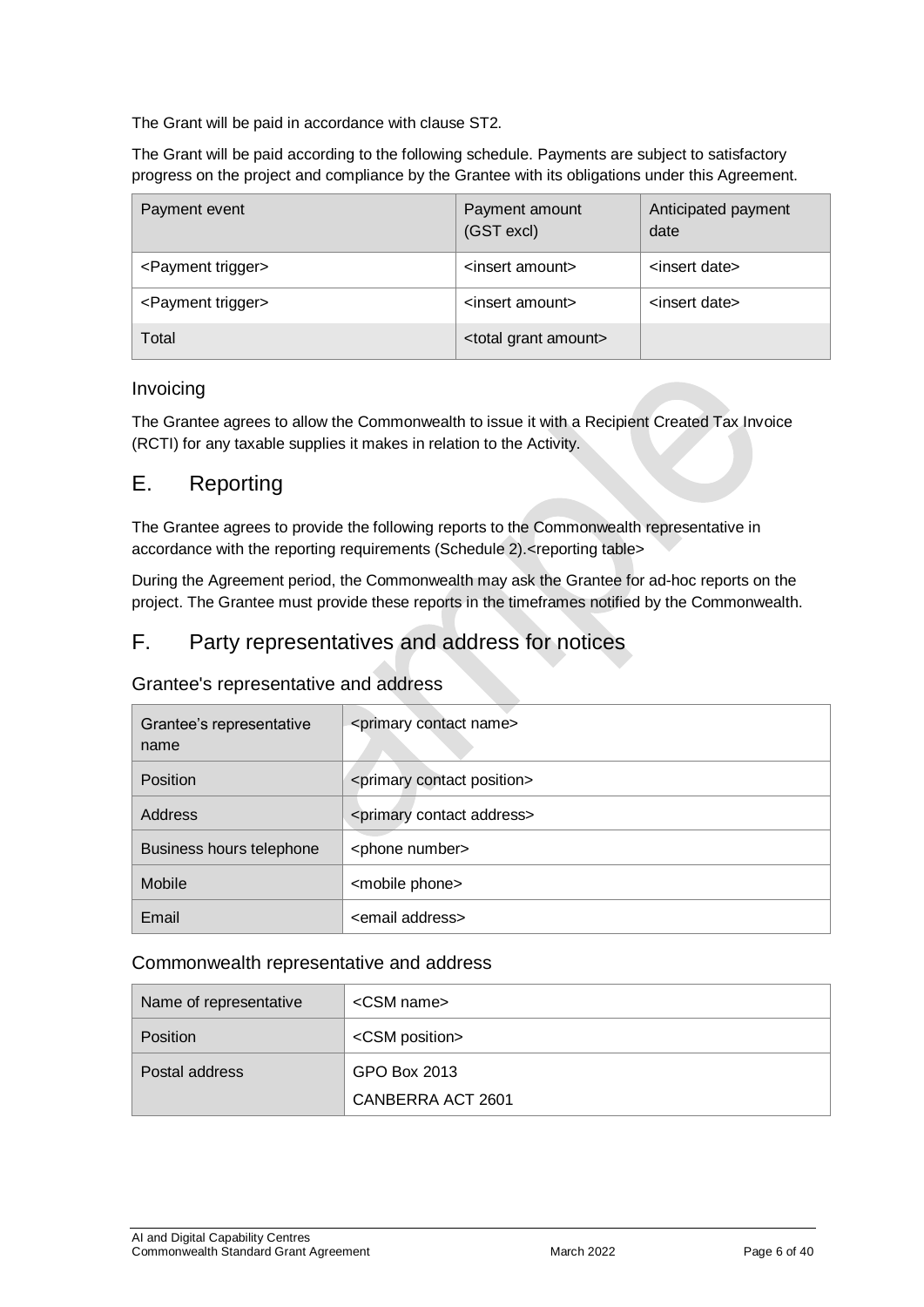| Physical address         | <csm address="" physical=""></csm>      |
|--------------------------|-----------------------------------------|
|                          | If blank                                |
|                          | 10 Binara Street                        |
|                          | CANBERRA ACT 2600                       |
| Business hours telephone | <csm phone=""></csm>                    |
| Email                    | <program address="" email=""></program> |

The Parties' representatives will be responsible for liaison and the day-to-day management of the Grant, as well as accepting and issuing any written notices in relation to the Grant.

## <span id="page-6-0"></span>G. Activity Material

Not applicable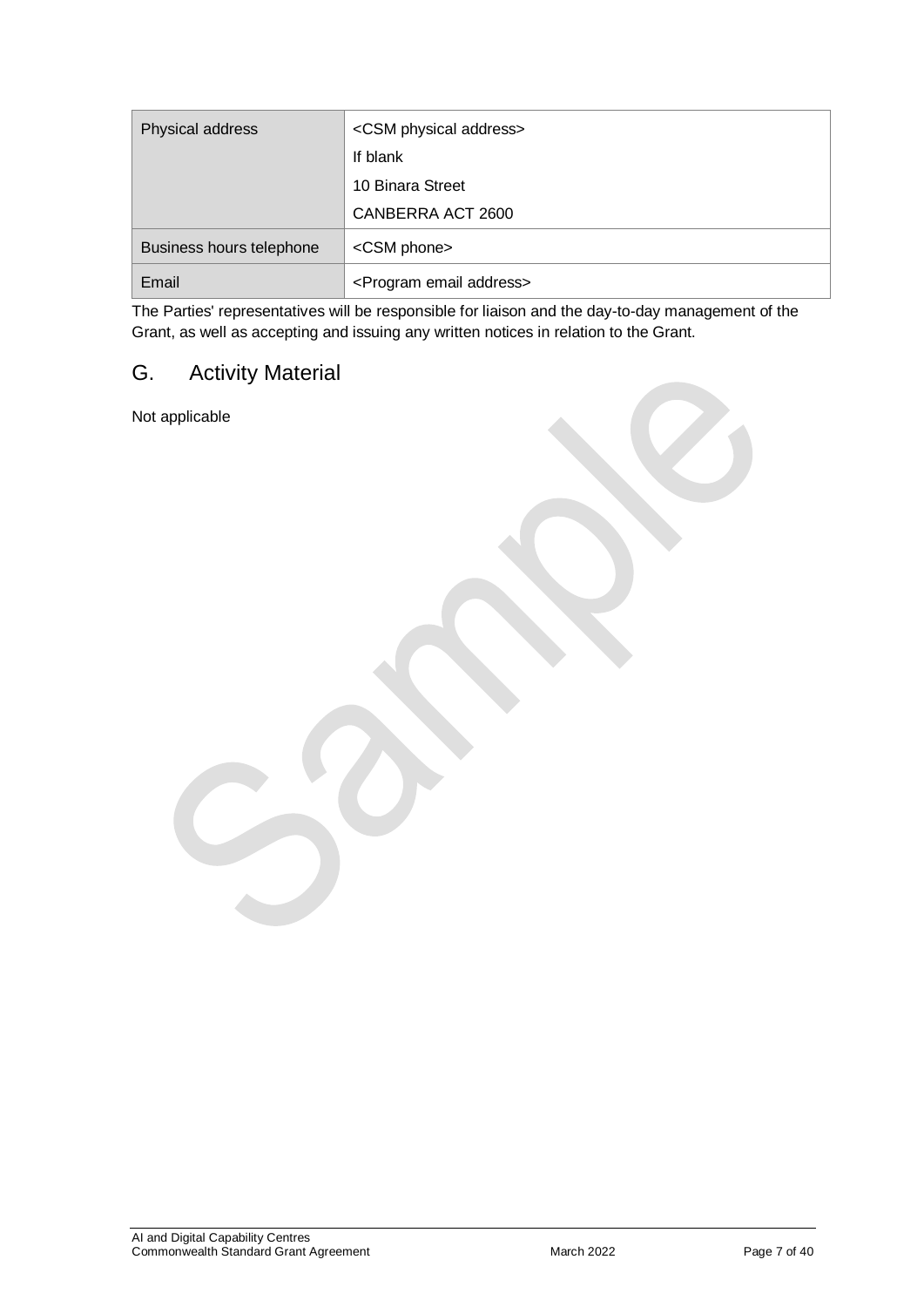## <span id="page-7-0"></span>**Supplementary Terms**

## ST1. Other Contributions

ST1.1 In this Agreement, Other Contributions means the financial or in-kind contributions other than the Grant set out in the following table:

| Contributor                                                                       | Nature of Contribution                                                                                                         | Amount (GST<br>exclusive)                                                        | Timing                                                                      |
|-----------------------------------------------------------------------------------|--------------------------------------------------------------------------------------------------------------------------------|----------------------------------------------------------------------------------|-----------------------------------------------------------------------------|
| Grantee                                                                           | < insert description of contribution,<br>e.g., cash, access to equipment,<br>secondment of personnel etc>                      | \$ <insert amount<="" td=""><td><project date="" end=""></project></td></insert> | <project date="" end=""></project>                                          |
| <name of="" third<br="">party providing<br/>the Other<br/>Contribution&gt;</name> | <insert contribution,<br="" description="" of="">e.g., cash, access to equipment,<br/>secondment of personnel etc&gt;</insert> | \$ <insert amount=""></insert>                                                   | sinsert date or<br>Milestone to which<br>the Other<br>Contribution relates> |
| Total                                                                             |                                                                                                                                | \$ <total other<br="">contributions&gt;</total>                                  |                                                                             |

ST1.2 The Grantee agrees to provide, or to ensure the provision of, the Other Contributions and to use them to undertake the Activity. If the Other Contributions are not provided in accordance with this clause, then the Commonwealth may:

- (a) suspend payment of the Grant until the Other Contributions are provided; or
- (b) terminate this Agreement in accordance with clause 19 of this Agreement.

#### <span id="page-7-1"></span>ST2. Activity Budget

ST2.1 In this Agreement, Appropriation means money drawn from the Consolidated Revenue Fund.

ST2.2 The Grantee agrees to use the Grant and any Other Contributions and undertake the Activity consistently with the Activity Budget in the following table:

#### <budget table>

Figures in the above table are GST inclusive amounts less GST credits that can be claimed in relation to the expenditure.

ST2.3 Subject to sufficient appropriation being available, the Grant will be paid up to the Annual Capped Amounts over the financial years specified in the following table.

#### **Annual Capped Amounts**

| Financial year                                     | Annual capped amount (GST excl)       |
|----------------------------------------------------|---------------------------------------|
| <lnsert financial="" year:="" yyyy-yy=""></lnsert> | \$ <amount></amount>                  |
| <lnsert financial="" year:="" yyyy-yy=""></lnsert> | \$ <amount></amount>                  |
| <lnsert financial="" year:="" yyyy-yy=""></lnsert> | \$ <amount></amount>                  |
| <lnsert financial="" year:="" yyyy-yy=""></lnsert> | \$ <amount></amount>                  |
| Total                                              | \$ <total amount="" grant=""></total> |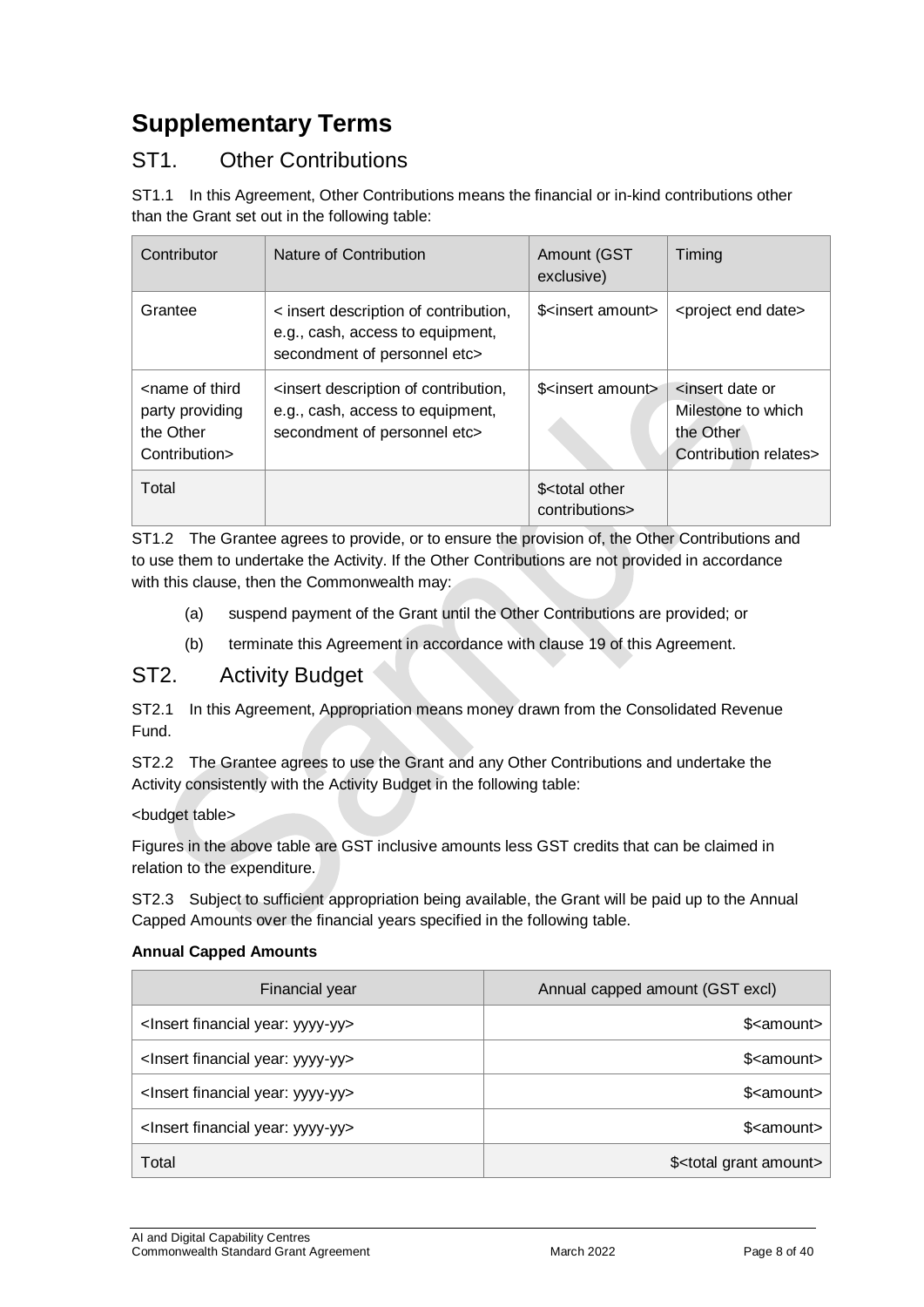ST2.4 The Commonwealth is not required to make a payment if it would result in the amount paid in a financial year exceeding the Annual Capped Amount for that financial year specified in the table under clause ST2.3.

ST2.5 In accordance with the Activity Budget under clause ST2.2, the Annual Capped Amounts may not be exceeded unless the Commonwealth specifically approves an increase of that amount under clause ST2.8.

ST2.6 Subject to this clause, the Grantee may reallocate expenditure in respect of categories of expenditure in the Activity Budget, provided it does not materially change the Activity, any Milestone(s) set out in this Agreement, or cause the Grantee to be in breach of any of its obligations under this Agreement.

ST2.7 The Grantee must give the Commonwealth:

- (a) at any time the Grantee wishes to request a variation to any one or more of the Annual Capped Amounts; or
- (b) if otherwise requested by the Commonwealth,

a revised Activity Budget in a form acceptable to the Commonwealth. The revised Activity Budget must clearly identify any proposed changes, including of any proposed changes to the Annual Capped Amounts, and explain the reasons for the proposed changes.

ST2.8 The Commonwealth may, at its discretion, approve or reject a revised Activity Budget provided under clause ST2.7 and/or any proposed changes to the Annual Capped Amounts. The Commonwealth's approval may be granted subject to conditions.

ST2.9 If a revised Activity Budget and any proposed changes to the Annual Capped Amounts are approved by the Commonwealth, then it will become the Activity Budget and, if relevant, the Annual Capped Amounts will be adjusted accordingly.

## ST3. Intellectual property in Activity Material

Not applicable

#### ST4. Access/monitoring/inspection

ST4.1 The Grantee agrees to give the Commonwealth, or any persons authorised in writing by the Commonwealth:

- (a) access to premises where the Activity is being performed and/or where Material relating to the Activity is kept within the time period specified in a Commonwealth notice; and
- (b) permission to inspect and take copies of any Material relevant to the Activity.

ST4.2 The Auditor-General and any Information Officer under the *Australian Information Commissioner Act 2010* (Cth) (including their delegates) are persons authorised for the purposes of clause ST4.1.

ST4.3 This clause ST4 does not detract from the statutory powers of the Auditor-General or an Information Officer (including their delegates).

#### ST5. Equipment and Assets

Not applicable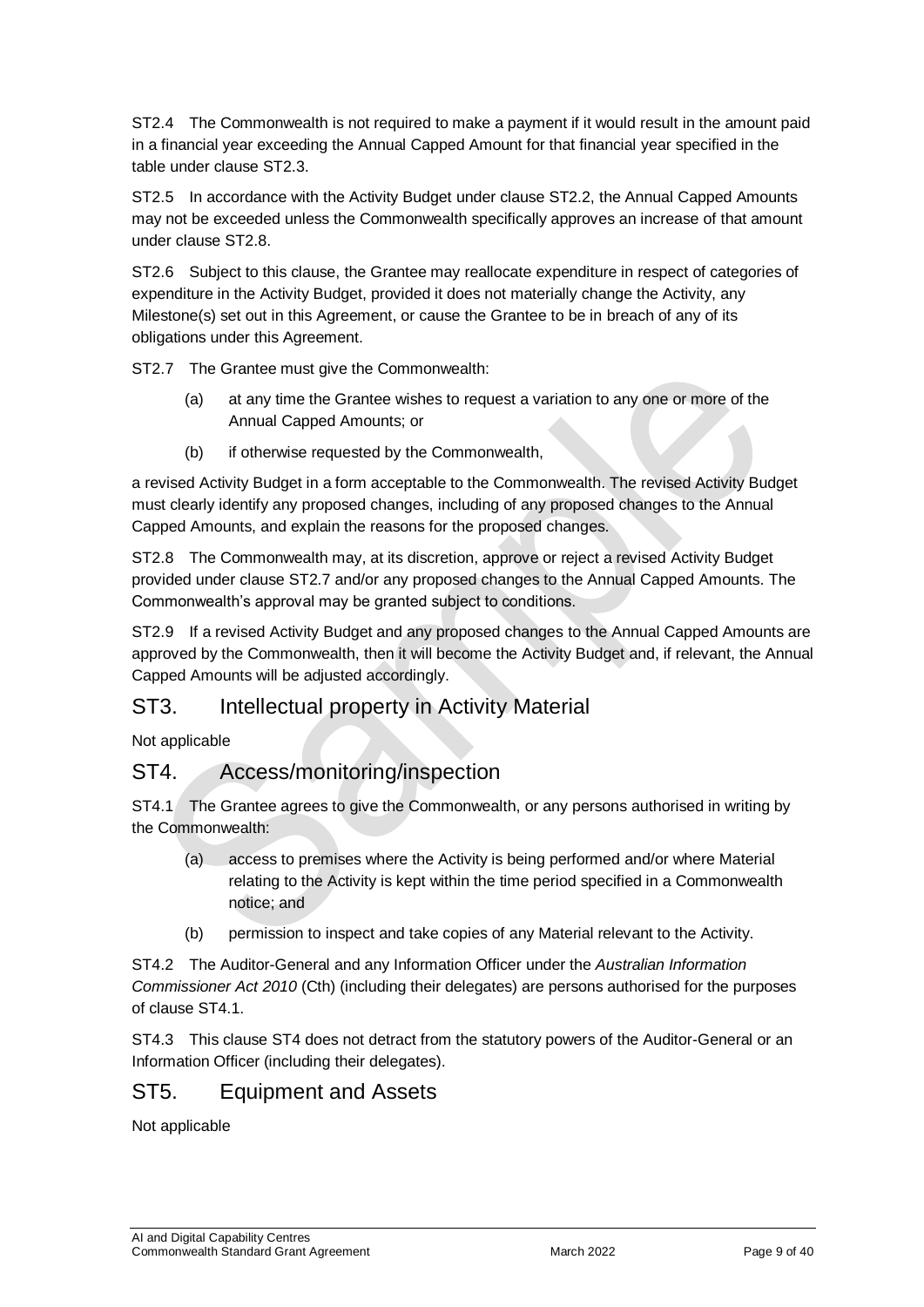## ST6. Specified Personnel

Not applicable

ST7. Relevant qualifications, licences, permits, approvals or skills Not applicable

ST8. Vulnerable Persons

Not applicable

ST9. Child safety

Not applicable

ST10. Commonwealth Material, facilities and assistance

Not applicable

ST11. Jurisdiction

ST11.1 This Agreement is governed by the law of the Australian Capital Territory.

#### ST12. Grantee trustee of trust (if applicable)

ST12.1 In this Agreement, **Trust** means the trust specified in the Parties to the Agreement section of this Agreement.

ST12.2 The Grantee warrants that:

- (a) it is the sole trustee of the Trust; and
- (b) it has full and valid power and authority to enter into this Agreement and perform the obligations under it on behalf of the Trust; and
- (c) it has entered into this Agreement for the proper administration of the Trust; and
- (d) all necessary resolutions, consents, approvals and procedures have been obtained or duly satisfied to enter into this Agreement and perform the obligations under it; and
- (e) it has the right to be indemnified out of the assets of the Trust for all liabilities incurred by it under this Agreement.

#### ST13. Fraud

ST13.1 In this Agreement, Fraud means dishonestly obtaining a benefit, or causing a loss, by deception or other means, and includes alleged, attempted, suspected or detected fraud.

ST13.2 The Grantee must ensure its personnel and subcontractors do not engage in any Fraud in relation to the Activity.

ST13.3 If the Grantee becomes aware of:

- (a) any Fraud in relation to the performance of the Activity; or
- (b) any other Fraud that has had or may have an effect on the performance of the Activity;

then it must within 5 business days report the matter to the Commonwealth and all appropriate law enforcement and regulatory agencies.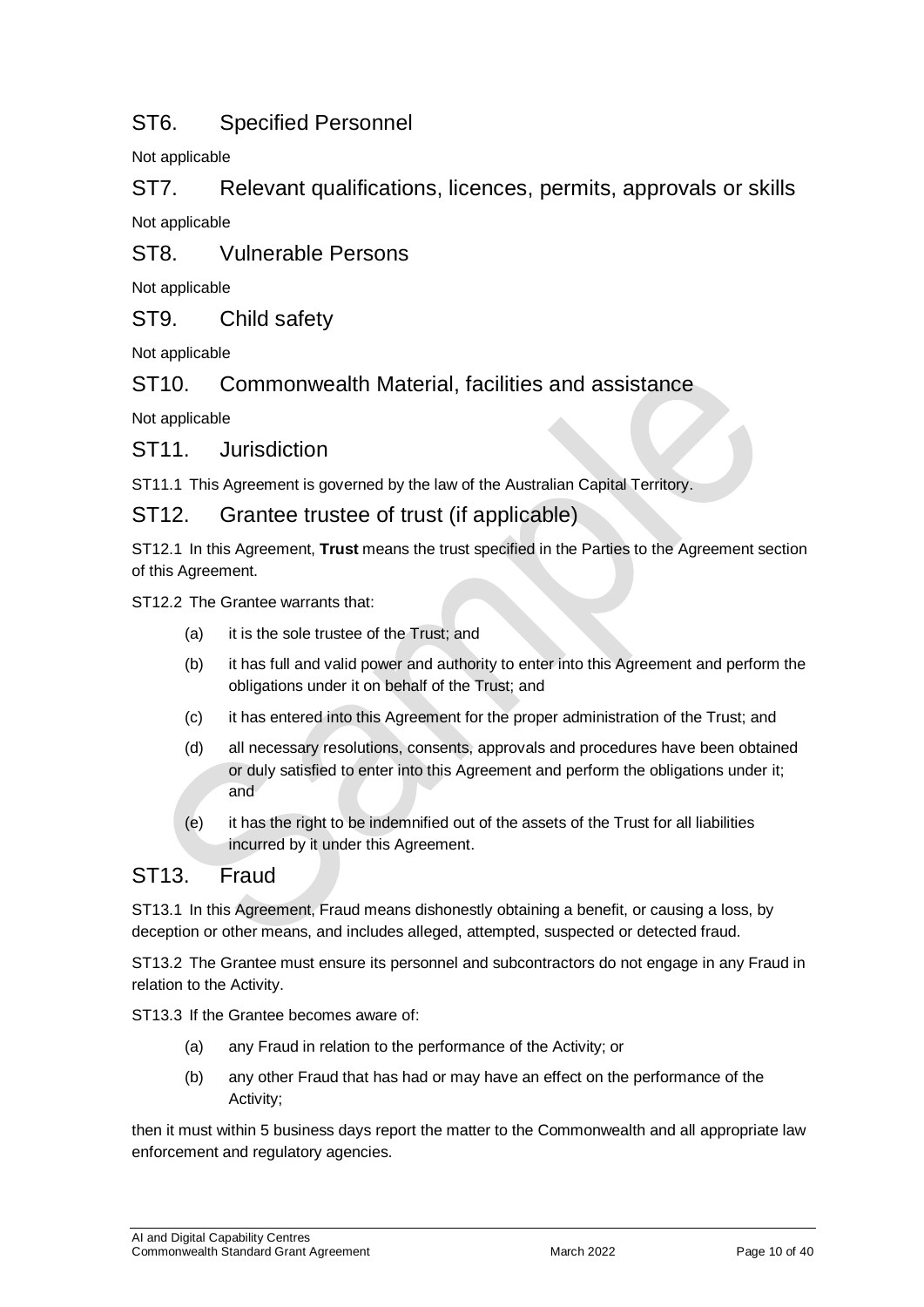ST13.4 The Grantee must, at its own cost, investigate any Fraud referred to in clause ST13.3 in accordance with the Australian Government Investigations Standards available at [www.ag.gov.au.](http://www.ag.gov.au/)

ST13.5 The Commonwealth may, at its discretion, investigate any Fraud in relation to the Activity. The Grantee agrees to co-operate and provide all reasonable assistance at its own cost with any such investigation.

ST13.6 This clause survives the termination or expiry of the Agreement.

#### ST14. Prohibited dealings

#### ST14.1 In this Agreement

| Listed                                                                                  | means an organisation listed as a terrorist organisation pursuant to Division                                                                                                                                                                                                                                                                             |
|-----------------------------------------------------------------------------------------|-----------------------------------------------------------------------------------------------------------------------------------------------------------------------------------------------------------------------------------------------------------------------------------------------------------------------------------------------------------|
| <b>Terrorist</b>                                                                        | 102 of the Criminal Code Act 1995 (Cth). This list is available at:                                                                                                                                                                                                                                                                                       |
| Organisation                                                                            | https://www.nationalsecurity.gov.au/what-australia-is-doing/terrorist-                                                                                                                                                                                                                                                                                    |
|                                                                                         | organisations/listed-terrorist-organisations                                                                                                                                                                                                                                                                                                              |
| List                                                                                    | <b>Consolidated</b> means the list of all individuals and entities subject to targeted financial<br>sanctions pursuant to the Charter of the United Nations Act 1945 (Cth) and the<br>Autonomous Sanctions Act 2011 (Cth). This list is available at:<br>https://dfat.gov.au/international-<br>relations/security/sanctions/Pages/consolidated-list.aspx; |
| <b>World Bank</b><br>Listing of<br>Ineligible<br><b>Firms and</b><br><b>Individuals</b> | means the list of firms and individuals ineligible to be awarded a World Bank-<br>financed contract. This list is available at:<br>https://www.worldbank.org/en/projects-operations/procurement/debarred-firms                                                                                                                                            |

ST14.2 The Grantee agrees to take all reasonable steps to ensure that all individuals or entities involved in carrying out the Activity, including the Grantee itself and its officers, employees, contractors and agents:

- (a) are not directly or indirectly engaged in preparing, planning, assisting in or the doing of a terrorist act;
- (b) are not, and do not become a Listed Terrorist Organisation;
- (c) are not, and do not become listed on the Consolidated List;
- (d) are not, and to do not become listed on the World Bank Listing of Ineligible Firms and Individuals;
- (e) are not owned or controlled by any individual or entity mentioned in the lists referred to in ST14.2 (b) to (d); and
- (f) do not provide direct or indirect support, resources or assets (including any Commonwealth funding) to any individual or entity associated with terrorism or mentioned in the lists referred to in ST14.2 (b) to (d).

ST14.3 The Grantee agrees to inform the Commonwealth immediately if the Grantee discovers that the Grantee itself or any of its officers, employees, contractors or agents or any other individual or entity involved in carrying out the Activity may have contravened this clause ST14.

#### ST15. Anti-corruption

ST15.1 In this Agreement: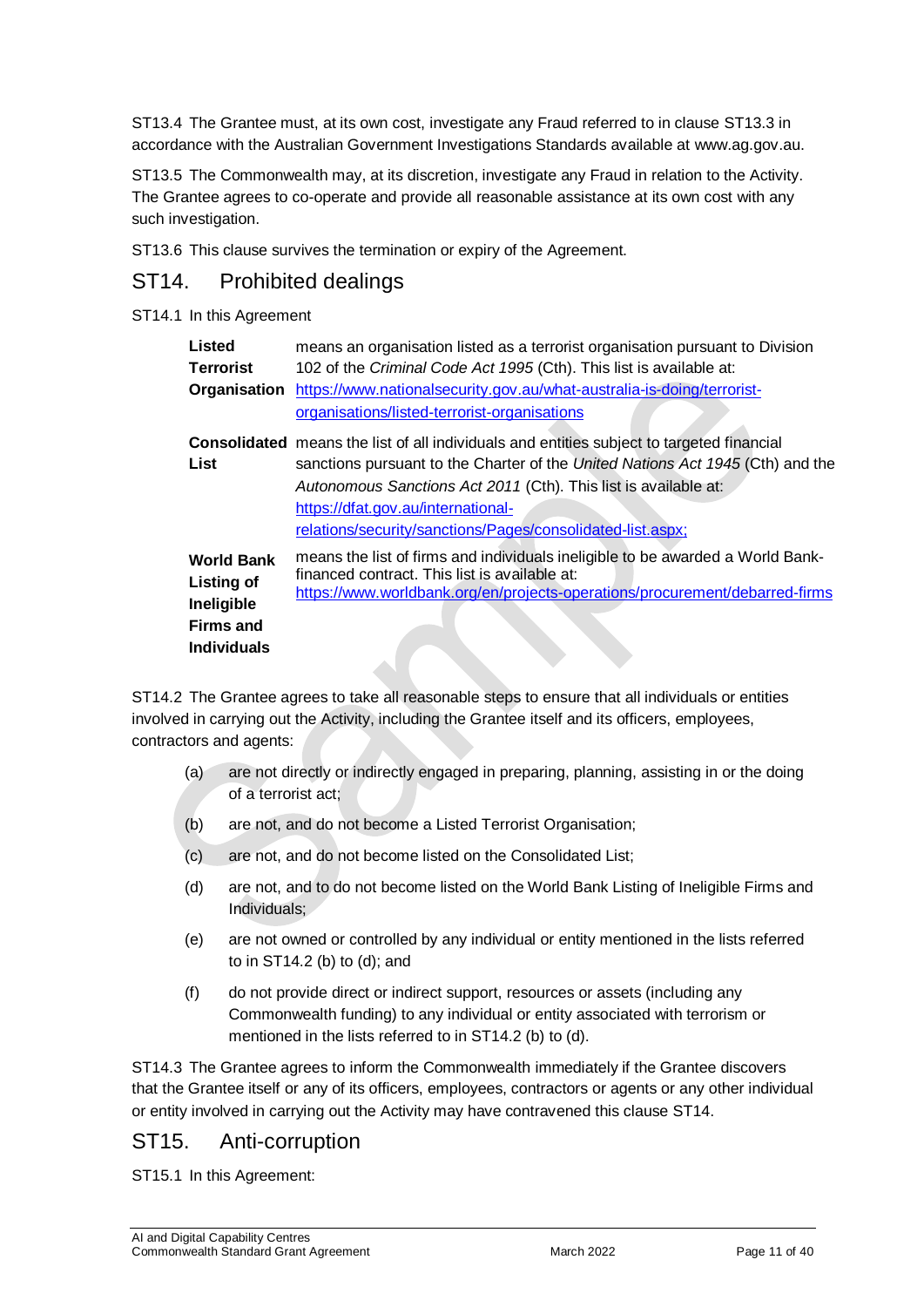**Illegal or Corrupt Practice** means directly or indirectly:

- (a) making or causing to be made, any offer, gift, payment, consideration or benefit of any kind to any party, or
- (b) receiving or seeking to receive, any offer, gift, payment, consideration or benefit of any kind from any party, as an inducement or reward in relation to the performance of the Activity, which would or could be construed as an illegal or corrupt practice;

ST15.2 The Grantee warrants that the Grantee, its officers, employees, contractors, agents and any other individual or entity involved in carrying out the Activity have not, engaged in an Illegal or Corrupt Practice.

ST15.3 The Grantee agrees not to, and to take all reasonable steps to ensure that its officers, employees, contractors, agents and any other individual or entity involved in carrying out the Activity do not:

- (a) engage in an Illegal or Corrupt Practice; or
- (b) engage in any practice that could constitute the offence of bribing a foreign public official contained in section 70.2 of the Criminal Code Act 1995 (Cth).

ST15.4 The Grantee agrees to inform the Commonwealth within five business days if the Grantee becomes aware of any activity as described in ST15.3 in relation to the performance of the Activity.

#### ST<sub>16</sub>. Step-in rights

Not applicable

#### ST17. Grant administrator

Not applicable

#### ST18. Management Adviser

Not applicable

#### ST19. Indemnities

ST19.1 The Grantee indemnifies the Commonwealth, its officers, employees and contractors against any claim, loss or damage arising in connection with the Activity.

ST19.2 The Grantee's obligation to indemnify the Commonwealth will reduce proportionally to the extent any act or omission involving fault on the part of the Commonwealth contributed to the claim, loss or damage.

#### ST20. Compliance with Legislation and policies

ST20.1 In this Agreement:

**Legislation** means a provision of a statute or subordinate legislation of the Commonwealth, or of a State, Territory or local authority.

ST20.2 The Grantee agrees to comply with all Legislation applicable to its performance of this Agreement.

ST20.3 The Grantee agrees, in carrying out its obligations under this Agreement, to comply with any of the Commonwealth's policies as notified, referred or made available by the Commonwealth to the Grantee (including by reference to an internet site).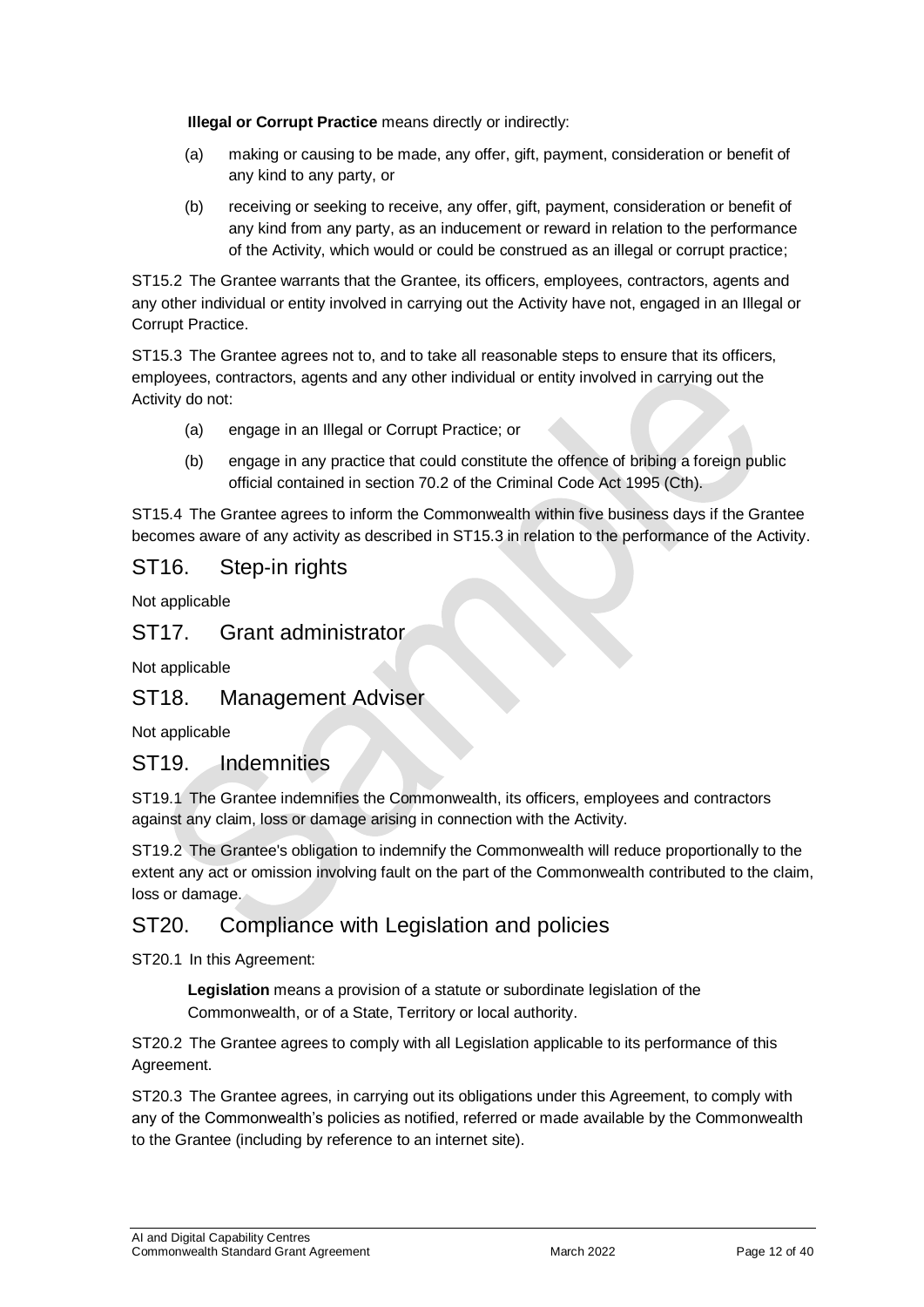ST20.4 In carrying out the Activity, the Grantee must comply with the following applicable policies/laws:

- (a) All State, Territory or Commonwealth law relating to the employment or engagement of people who work or volunteer with children in relation to the Activity including mandatory reporting and working with children checks however described and, if requested, provide the Commonwealth, at the Grantee's cost, with an annual statement of compliance with these requirements in such form as may be specified by the Commonwealth
- (b) *[Australian Code for the Responsible Conduct of Research 2018](https://www.nhmrc.gov.au/about-us/publications/australian-code-responsible-conduct-research-2018)*
- (c) *[National Statement of Ethical Conduct in Human Research \(2007\) -](https://www.nhmrc.gov.au/about-us/publications/national-statement-ethical-conduct-human-research-2007-updated-2018) Updated 2018*
- (d) *[Australia's Artificial Intelligence Ethics Principles](https://www.industry.gov.au/data-and-publications/australias-artificial-intelligence-ethics-framework/australias-ai-ethics-principles)*
- (e) *Australian Privacy Principles*

#### ST21. Work health and safety

ST21.1 The Grantee agrees to ensure that it complies at all times with all applicable work health and safety legislative and regulatory requirements and any additional work health and safety requirements set out in the Grant Details.

ST21.2 If requested by the Commonwealth, the Grantee agrees to provide copies of its work health and safety management plans and processes and such other details of the arrangements it has in place to meet the requirements referred to in clause ST21.1.

ST21.3 When using the Commonwealth's premises or facilities, the Grantee agrees to comply with all reasonable directions and procedures relating to work health and safety and security in effect at those premises or facilities, as notified by the Commonwealth or as might reasonably be inferred from the use to which the premises or facilities are being put.

#### ST22. Transition

Not applicable

#### ST23. Corporate Governance

ST23.1 In this Agreement:

**Constitution** means (depending on the context):

- (a) a company's, body corporate's or incorporated association's constitution, or equivalent documents, which (where relevant) includes rules and any amendments that are part of the constitution;
- (b) in relation to any other kind of body:
	- (i) the body's charter or memorandum; or
	- (ii) any instrument or law constituting or defining the constitution of the body or governing the activities of the body or its members.

ST23.2 The Grantee warrants that nothing in its constitution conflicts with its obligations under this Agreement.

ST23.3 The Grantee agrees to provide a copy of its constitution to the Commonwealth upon request and inform the Commonwealth whenever there is a change in the Grantee's constitution, structure or management.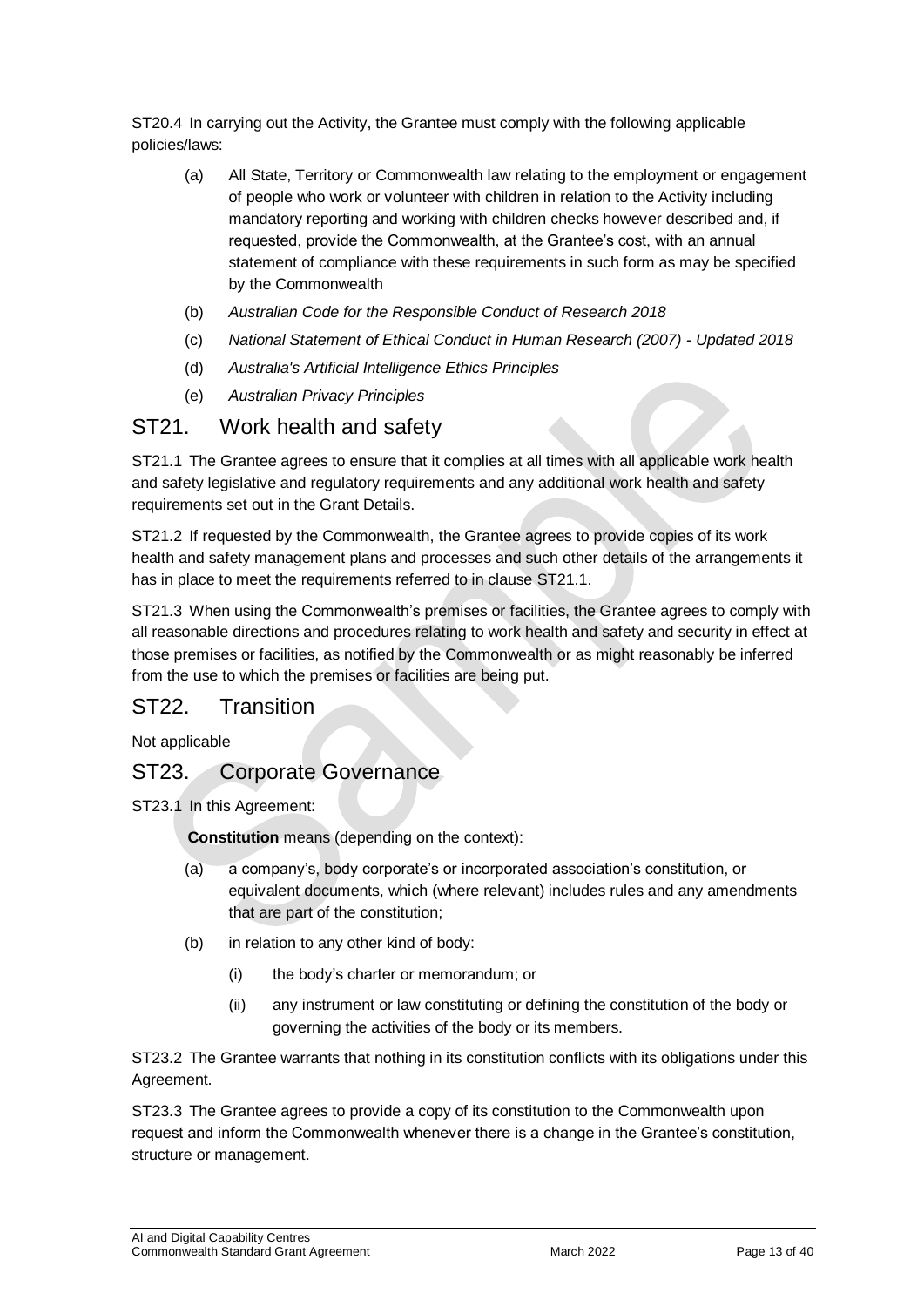## ST24. Counterparts

ST24.1 This Agreement may be executed in any number of counterparts. All counterparts, taken together, constitute one instrument. A Party may execute this Agreement by signing any counterpart.

### ST25. Secret and Sacred Indigenous Material

Not applicable

## <span id="page-13-0"></span>**Schedule 1: Commonwealth Standard Grant Conditions**

#### 1. Undertaking the Activity

1.1 The Grantee agrees to undertake the Activity for the purpose of the Grant in accordance with this Agreement.

1.2 The Grantee is fully responsible for the Activity and for ensuring the performance of all its obligations under this Agreement in accordance with all relevant laws. The Grantee will not be relieved of that responsibility because of:

- (a) the grant or withholding of any approval or the exercise or non‐exercise of any right by the Commonwealth; or
- (b) any payment to, or withholding of any payment from, the Grantee under this Agreement.

### 2. Payment of the Grant

2.1 The Commonwealth agrees to pay the Grant to the Grantee in accordance with the Grant **Details** 

2.2 Notwithstanding any other provision of this Agreement, the Commonwealth may by notice withhold payment of any amount of the Grant and/or take any other action specified in the Supplementary Terms if it reasonably believes that:

- (a) the Grantee has not complied with this Agreement;
- (b) the Grantee is unlikely to be able to perform the Activity or manage the Grant in accordance with this Agreement; or
- (c) there is a serious concern relating to this Agreement that requires investigation.

2.3 A notice under clause 2.2 will contain the reasons any action taken under clause 2.2 and, where relevant, the steps the Grantee can take to address those reasons.

2.4 The Commonwealth will only be obliged to pay the withheld amount once the Grantee has addressed the reasons contained in a notice under clause 2.2 to the Commonwealth's reasonable satisfaction.

## 3. Acknowledgements

3.1 The Grantee agrees not to make any public announcement, including by social media, in connection with the awarding of the Grant without the Commonwealth's prior written approval.

3.2 The Grantee agrees to acknowledge the Commonwealth's support in all Material, publications and promotional and advertising materials published in connection with this Agreement. The Commonwealth may notify the Grantee of the form of acknowledgement that the Grantee is to use.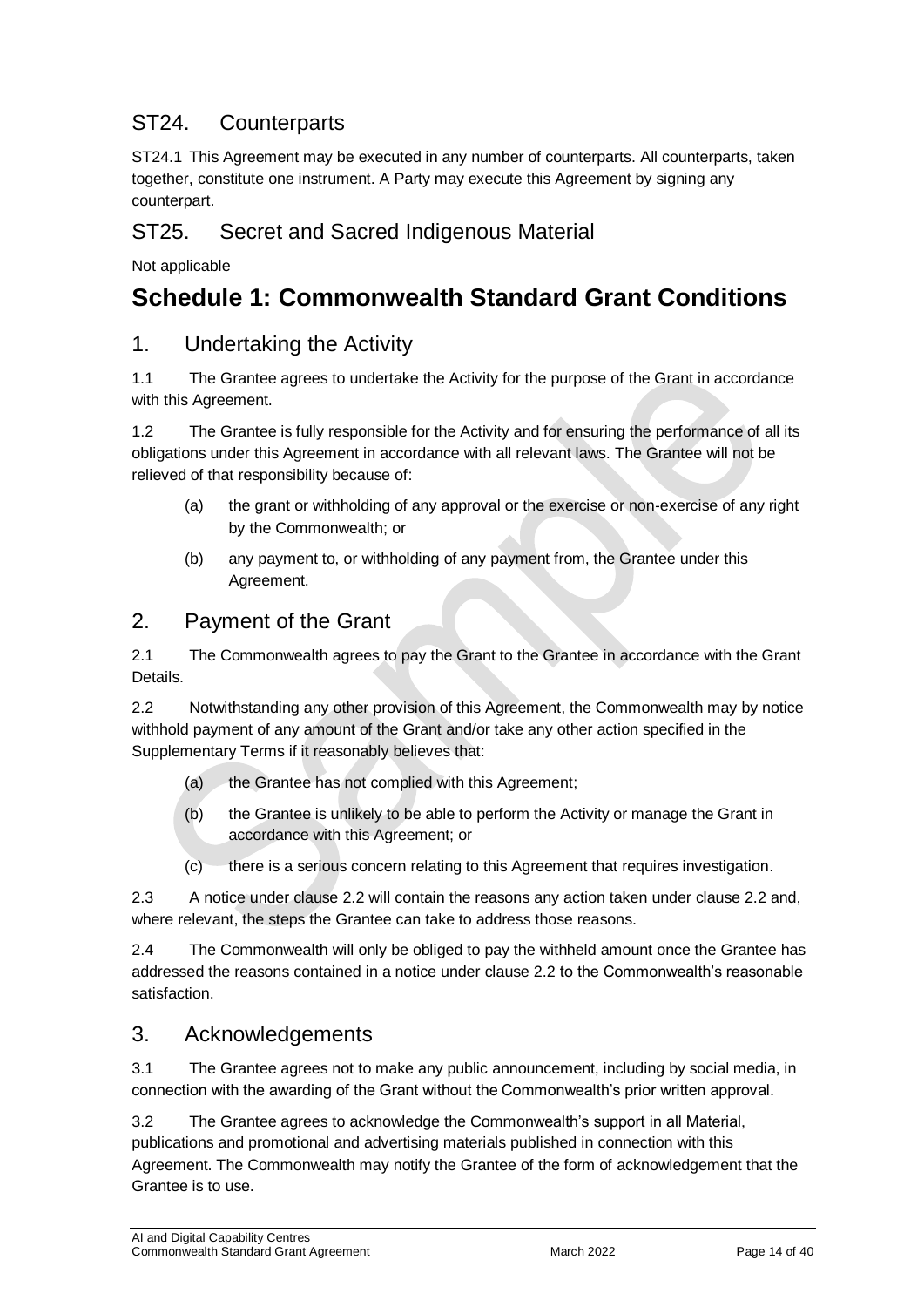## 4. Notices

4.1 Each Party agrees to promptly notify the other Party of anything reasonably likely to adversely affect the undertaking of the Activity, management of the Grant or its performance of any of its other requirements under this Agreement.

4.2 A notice given by a Party under this Agreement must be in writing and addressed to the other Party's representative as set out in the Grant Details or as most recently updated by notice given in accordance with this clause.

## 5. Relationship between the Parties

5.1 A Party is not by virtue of this Agreement the employee, agent or partner of the other Party and is not authorised to bind or represent the other Party.

### 6. Subcontracting

6.1 The Grantee is responsible for the performance of its obligations under this Agreement, including in relation to any tasks undertaken by subcontractors.

6.2 The Grantee agrees to make available to the Commonwealth the details of any of its subcontractors engaged to perform any tasks in relation to this Agreement upon request.

### 7. Conflict of interest

7.1 Other than those which have already been disclosed to the Commonwealth, the Grantee warrants that, to the best of its knowledge, at the date of this Agreement, neither it nor its officers have any actual, perceived or potential conflicts of interest in relation to the Activity.

7.2 If during the term of the Agreement, any actual, perceived or potential conflict arises or there is any material change to a previously disclosed conflict of interest, the Grantee agrees to:

- (a) notify the Commonwealth promptly and make full disclosure of all relevant information relating to the conflict; and
- (b) take any steps the Commonwealth reasonably requires to resolve or otherwise deal with that conflict.

## 8. Variation, assignment and waiver

8.1 This Agreement may be varied in writing only, signed by both Parties.

8.2 The Grantee cannot assign its obligations, and agrees not to assign its rights, under this Agreement without the Commonwealth's prior approval.

8.3 The Grantee agrees not to enter into negotiations with any other person for the purposes of entering into an arrangement that will require novation of, or involve any assignment of rights under, this Agreement without first consulting the Commonwealth.

8.4 A waiver by a Party of any of its rights under this Agreement is only effective if it is in a signed written notice to the other Party and then only to the extent specified in that notice.

#### 9. Taxes, duties and government charges

9.1 The Grantee agrees to pay all taxes, duties and government charges imposed or levied in Australia or overseas in connection with the performance of this Agreement, except as provided by this Agreement.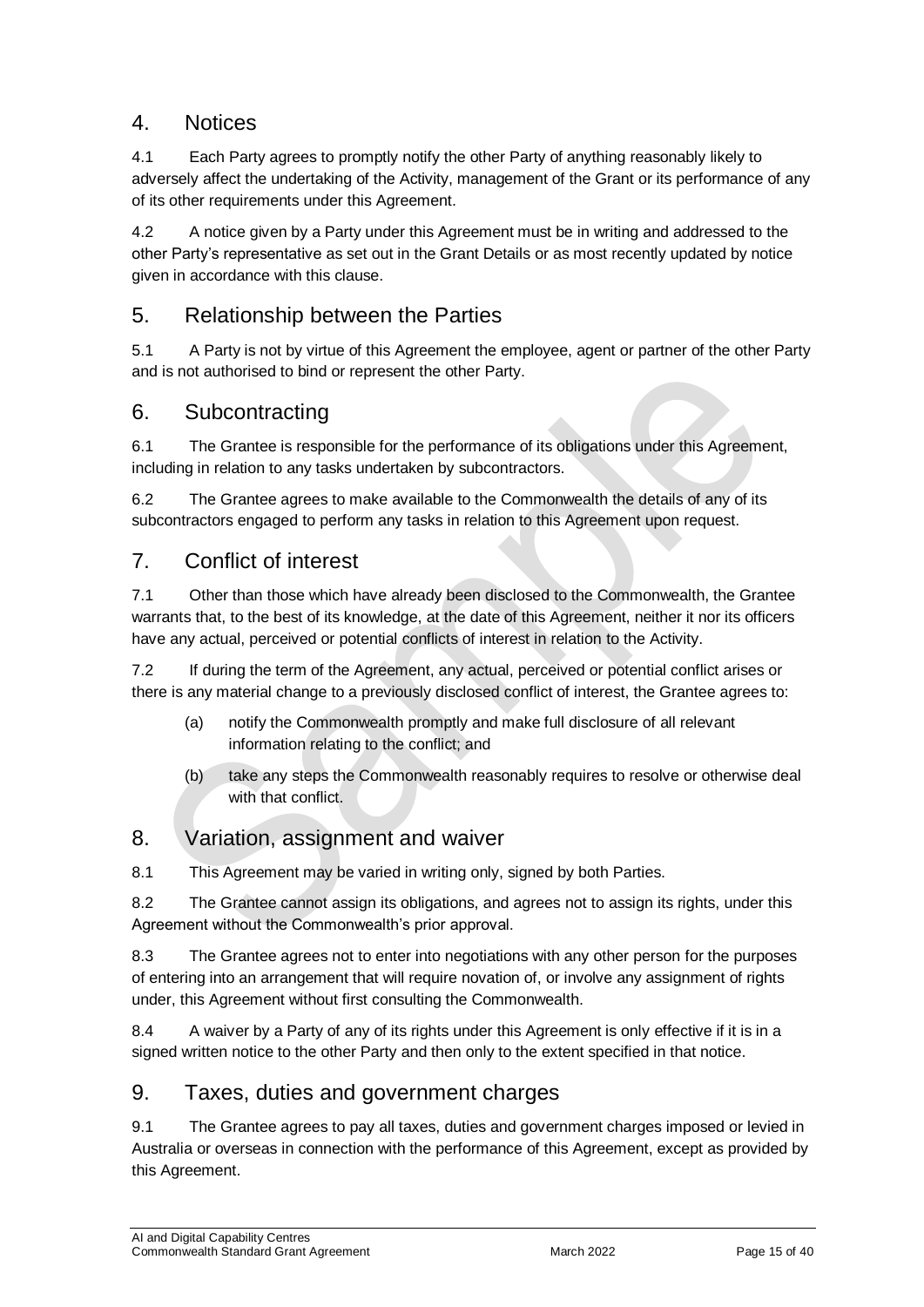9.2 If Goods and Services Tax (GST) is payable by a supplier on any supply made under this Agreement, the recipient of the supply will pay to the supplier an amount equal to the GST payable on the supply, in addition to and at the same time that the consideration for the supply is to be provided under this Agreement.

9.3 The Parties acknowledge and agree that they each:

- (a) are registered for GST purposes;
- (b) have quoted their Australian Business Number to the other; and
- (c) must notify the other of any changes to the matters covered by this clause.

9.4 The Grantee agrees that the Commonwealth will issue it with a recipient created tax invoice for any taxable supply it makes under this Agreement.

- 9.5 The Grantee agrees not to issue tax invoices in respect of any taxable supplies.
- 9.6 If the Grantee is not, or not required to be, registered for GST, then:
	- (a) clauses 9.3(a), 9.4 and 9.5 do not apply; and
	- (b) the Grantee agrees to notify the Commonwealth in writing within 7 days of becoming registered for GST if during the term of the Agreement it becomes, or is required to become, registered for GST.

#### 10. Spending the Grant

10.1 The Grantee agrees to spend the Grant for the purpose of performing the Activity and otherwise in accordance with this Agreement.

10.2 Within 90 days after the Activity Completion Date, the Grantee agrees to provide a statement signed by the Grantee in a form specified by the Commonwealth verifying the Grant was spent in accordance with this agreement.

#### 11. Repayment

- 11.1 If any amount of the Grant:
	- (a) has been spent other than in accordance with this Agreement; or
	- (b) is additional to the requirements of the Activity

then the Commonwealth may, by written notice:

- (c) require the Grantee to repay that amount to the Commonwealth;
- (d) require the Grantee to deal with that amount as directed by the Commonwealth; or
- (e) deduct the amount from subsequent payments of the Grant or amounts payable under another agreement between the Grantee and the Commonwealth.

11.2 If the Commonwealth issues a notice under this Agreement requiring the Grantee to repay a Grant amount:

- (a) the Grantee must do so within the time period specified in the notice;
- (b) the Grantee must pay interest on any part of the amount that is outstanding at the end of the time period specified in the notice until the outstanding amount is repaid in full; and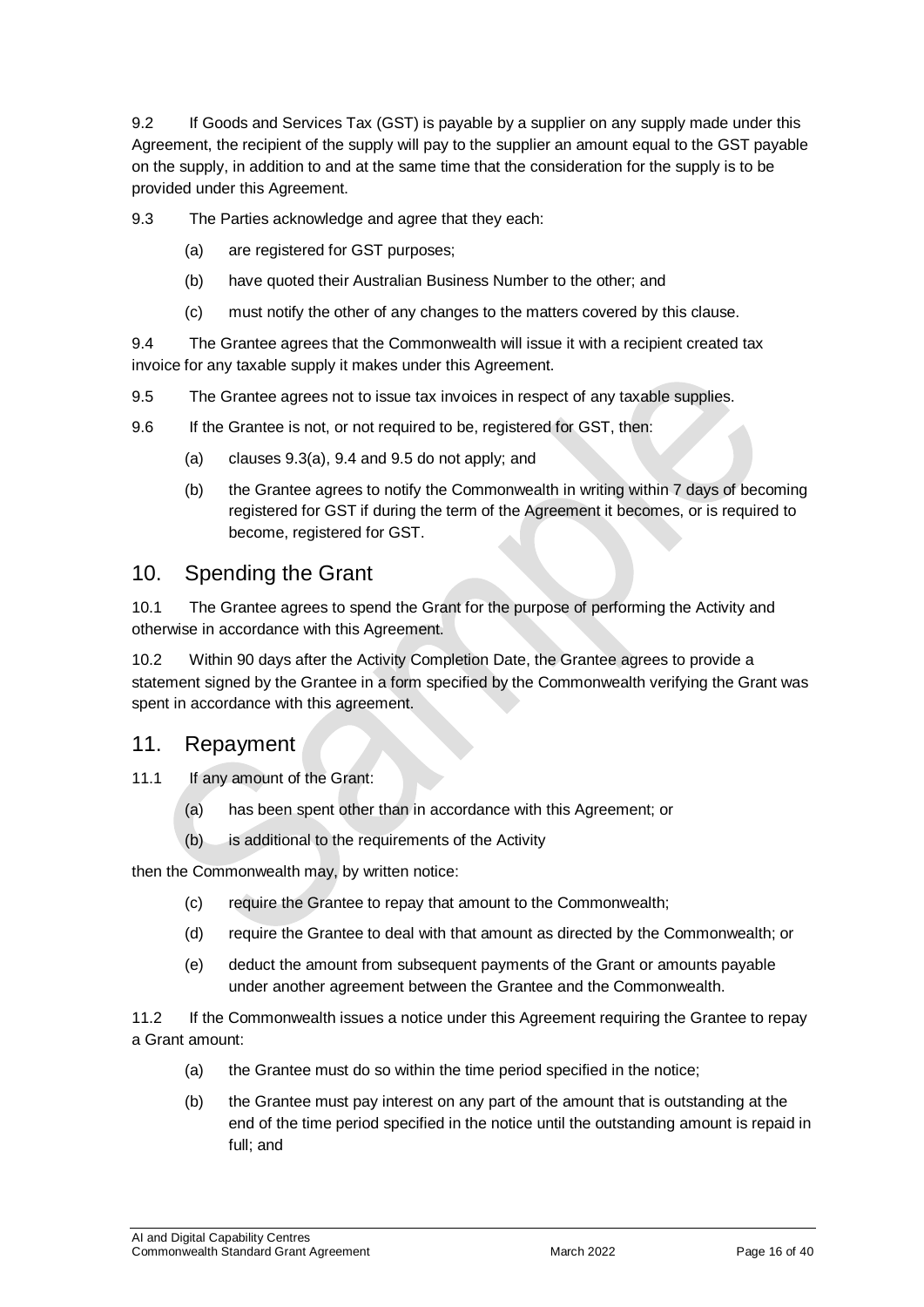(c) the Commonwealth may recover the amount and any interest under this Agreement as a debt due to the Commonwealth without further proof of the debt being required.

### 12. Record keeping

- 12.1 The Grantee agrees to keep financial accounts and other records that:
	- (a) detail and document the conduct and management of the Activity;
	- (b) identify the receipt and expenditure of the Grant and any Other Contributions separately within the Grantee's accounts and records so that at all times the Grant is identifiable;
	- (c) enable all receipts and payments related to the Activity to be identified and reported.

12.2 The Grantee agrees to keep the records for five years after the Activity Completion Date or such other time specified in the Grant Details and provide copies of the records to the Commonwealth upon request.

## 13. Reporting and liaison

13.1 The Grantee agrees to provide the Reporting Material specified in the Grant Details to the Commonwealth.

- 13.2 In addition to the obligations in clause 13.1, the Grantee agrees to:
	- (a) liaise with and provide information to the Commonwealth as reasonably required by the Commonwealth; and
	- (b) comply with the Commonwealth's reasonable requests, directions, or monitoring requirements,

in relation to the Activity.

13.3 If the Commonwealth acting reasonably has concerns regarding the performance of the Activity or the management of the Grant, the Commonwealth may by written notice require the Grantee to provide one or more additional reports, containing the information and by the date(s) specified in the notice.

13.4 The Grantee acknowledges that the giving of false or misleading information to the Commonwealth is a serious offence under the *Criminal Code Act 1995* (Cth).

#### 14. Privacy

- 14.1 When dealing with Personal Information in carrying out the Activity, the Grantee agrees:
	- (a) to comply with the requirements of the *Privacy Act 1988* (Cth);
	- (b) not to do anything which, if done by the Commonwealth, would be a breach of an Australian Privacy Principle;
	- (c) to ensure that any of the Grantee's subcontractors or personnel who deal with Personal Information for the purposes of this Agreement are aware of the requirements of the *Privacy Act 1988* (Cth) and the Grantee's obligations under this clause;
	- (d) to immediately notify the Commonwealth if the Grantee becomes aware of an actual or possible breach of this clause by the Grantee or any of the Grantee's subcontractors or personnel.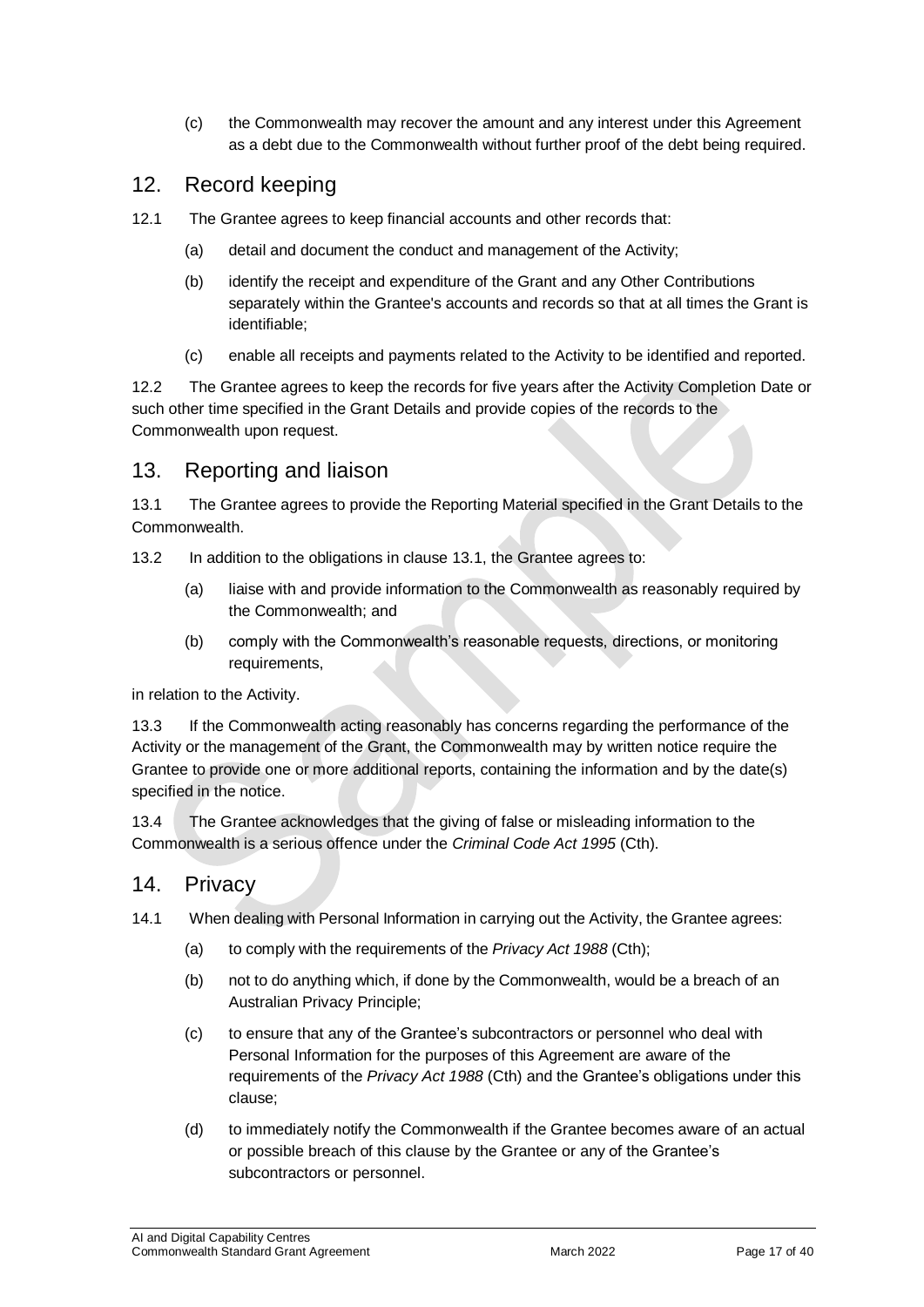14.2 In carrying out the Activity, the Grantee agrees not to send any Personal Information outside of Australia without the Commonwealth's prior written approval. The Commonwealth may impose any conditions it considers appropriate when giving its approval.

## 15. Confidentiality

15.1 The Parties agree not to disclose each other's confidential information without the other Party's prior written consent unless required or authorised by law or Parliament to disclose.

15.2 The Commonwealth may disclose the Grantee's confidential information where;

- (a) the Commonwealth is providing information about the Activity or Grant in accordance with Commonwealth accountability and reporting requirements;
- (b) the Commonwealth is disclosing the information to a Minister of the Australian Government, a House or Committee of the Commonwealth Parliament; or
- (c) the Commonwealth is disclosing the information to its personnel or another Commonwealth agency where this serves the Commonwealth's legitimate interests.

#### 16. Insurance

16.1 The Grantee agrees to maintain adequate insurance for as long as any obligations remain in connection with this Agreement and provide proof of insurance to the Commonwealth upon request.

#### 17. Intellectual property

17.1 Subject to clause 17.2, the Grantee owns the Intellectual Property Rights in Activity Material and Reporting Material.

17.2 This Agreement does not affect the ownership of Intellectual Property Rights in Existing Material.

17.3 The Grantee provides the Commonwealth a permanent, non-exclusive, irrevocable, royalty‐free licence to use, modify, communicate, reproduce, publish, adapt and sub-license the Reporting Material for Commonwealth Purposes.

17.4 The licence in clause 17.3 does not apply to Activity Material.

#### 18. Dispute resolution

18.1 The Parties agree not to initiate legal proceedings in relation to a dispute arising under this Agreement unless they have first tried and failed to resolve the dispute by negotiation.

18.2 Unless clause 18.3 applies, the Parties agree to continue to perform their respective obligations under this Agreement when a dispute exists.

18.3 The Parties may agree to suspend performance of the Agreement pending resolution of the dispute.

18.4 Failing settlement by negotiation in accordance with clause 18.1, the Parties may agree to refer the dispute to an independent third person with power to intervene and direct some form of resolution, in which case the Parties will be bound by that resolution. If the Parties do not agree to refer the dispute to an independent third person, either Party may initiate legal proceedings.

18.5 Each Party will bear their own costs in complying with this clause 18, and the Parties will share equally the cost of any third person engaged under clause 18.4.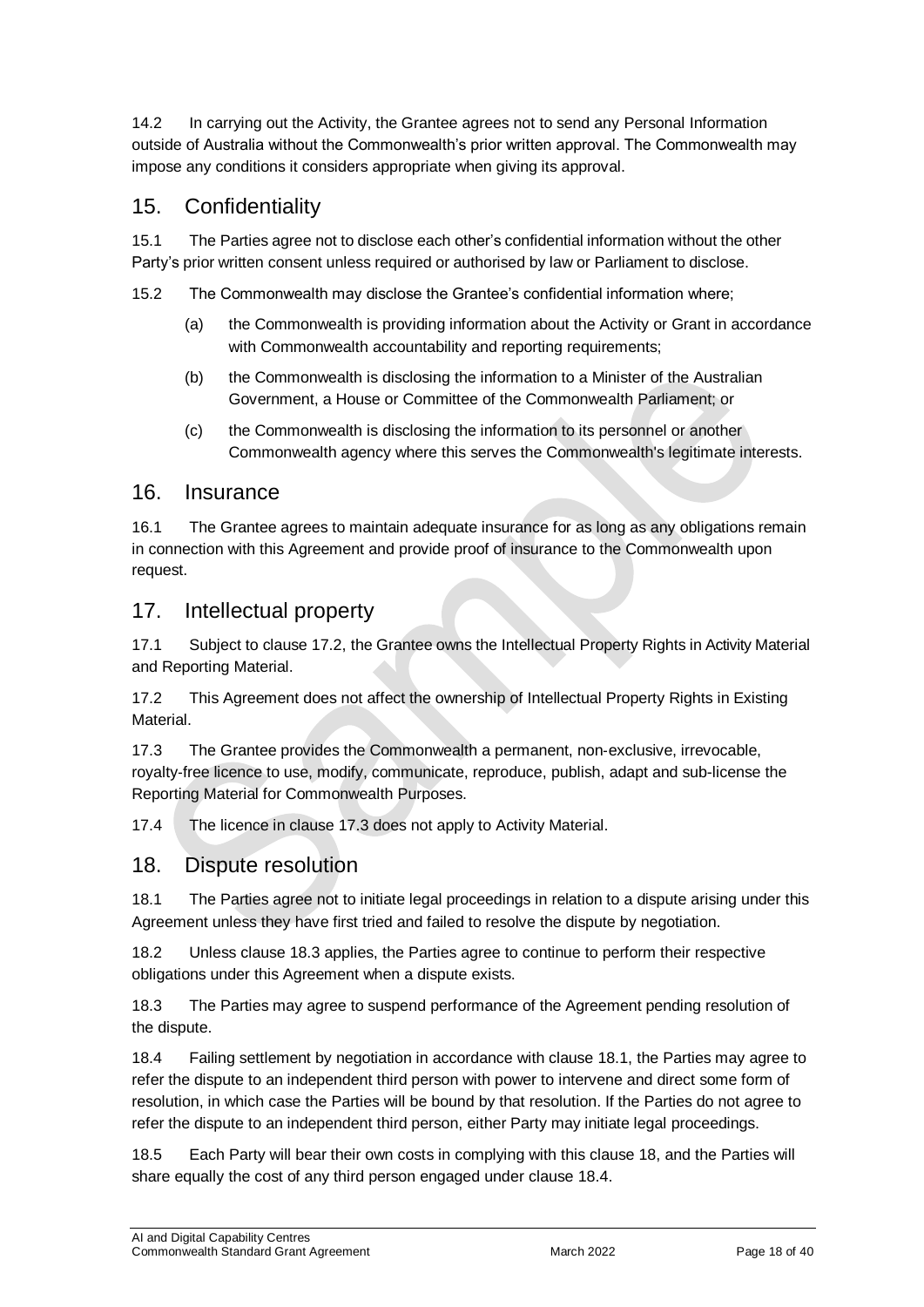18.6 The procedure for dispute resolution under this clause does not apply to any action relating to termination, cancellation or urgent interlocutory relief.

### 19. Reduction, Suspension and Termination

#### **19.1 Reduction in scope of agreement for fault**

19.1.1 If the Grantee does not comply with an obligation under this Agreement and the Commonwealth believes that the non‐compliance is incapable of remedy, or if the Grantee has failed to comply with a notice to remedy, the Commonwealth may by written notice reduce the scope of the Agreement.

19.1.2 The Grantee agrees, on receipt of the notice of reduction, to:

- (a) stop or reduce the performance of the Grantee's obligations as specified in the notice;
- (b) take all available steps to minimise loss resulting from the reduction;
- (c) continue performing any part of the Activity or the Agreement not affected by the notice if requested to do so by the Commonwealth;
- (d) report on, and return any part of the Grant to the Commonwealth, or otherwise deal with the Grant, as directed by the Commonwealth.

19.1.3 In the event of reduction under clause 19.1.1, the amount of the Grant will be reduced in proportion to the reduction in the scope of the Agreement.

#### **19.2 Suspension**

- $19.21$  If:
	- (a) the Grantee does not comply with an obligation under this Agreement and the Commonwealth believes that the non‐compliance is capable of remedy;
	- (b) the Commonwealth reasonably believes that the Grantee is unlikely to be able to perform the Activity or manage the Grant in accordance with this Agreement; or
	- (c) the Commonwealth reasonably believes that there is a serious concern relating to this Agreement that requires investigation;

the Commonwealth may by written notice:

- (d) immediately suspend the Grantee from further performance of the Agreement (including expenditure of the Grant); and/or
- (e) require that the non‐compliance or inability be remedied, or the investigation be completed, within the time specified in the notice.
- 19.2.2 If the Grantee:
	- (a) remedies the non‐compliance or inability specified in the notice to the Commonwealth's reasonable satisfaction, or the Commonwealth reasonably concludes that the concern is unsubstantiated, the Commonwealth may direct the Grantee to recommence performing the Activity; or
	- (b) fails to remedy the non‐compliance or inability within the time specified, or the Commonwealth reasonably concludes that the concern is likely to be substantiated, the Commonwealth may reduce the scope of the Agreement in accordance with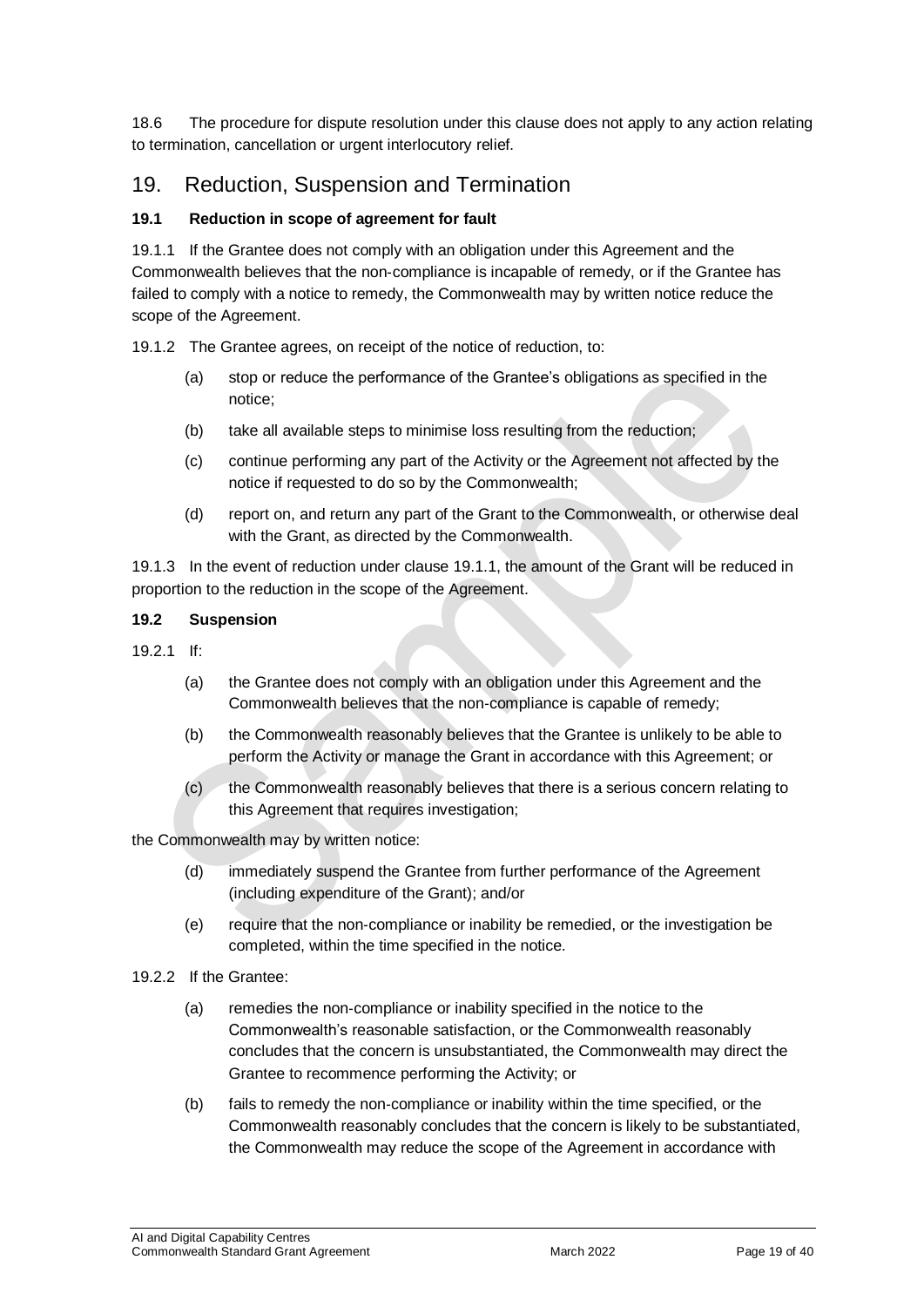clause 19.1 or terminate the Agreement immediately by giving a second notice in accordance with clause 19.3.

#### **19.3 Termination for fault**

- 19.3.1 The Commonwealth may terminate this Agreement by notice where the Grantee has:
	- (a) failed to comply with an obligation under this Agreement and the Commonwealth believes that the non-compliance is incapable of remedy or where clause 19.2.2(b) applies;
	- (b) provided false or misleading statements in relation to the Grant; or
	- (c) become bankrupt or insolvent, entered into a scheme of arrangement with creditors, or come under any form of external administration.
- 19.3.2 The Grantee agrees, on receipt of the notice of termination, to:
	- (a) stop the performance of the Grantee's obligations;
	- (b) take all available steps to minimise loss resulting from the termination; and
	- (c) report on, and return any part of the Grant to the Commonwealth, or otherwise deal with the Grant, as directed by the Commonwealth.

#### 20. Cancellation or reduction for convenience

- 20.1 The Commonwealth may cancel or reduce the scope of this Agreement by notice, due to:
	- (a) a change in government policy; or
	- (b) a Change in the Control of the Grantee which the Commonwealth reasonably believes will negatively affect the Grantee's ability to comply with this Agreement.
- 20.2 On receipt of a notice of reduction or cancellation under this clause, the Grantee agrees to:
	- (a) stop or reduce the performance of the Grantee's obligations as specified in the notice; and
	- (b) take all available steps to minimise loss resulting from that reduction or cancellation; and
	- (c) continue performing any part of the Activity or the Agreement not affected by the notice if requested to do so by the Commonwealth;
	- (d) report on, and return any part of the Grant to the Commonwealth, or otherwise deal with the Grant, as directed by the Commonwealth.

20.3 In the event of reduction or cancellation under this clause, the Commonwealth will be liable only to:

- (a) pay any part of the Grant due and owing to the Grantee under this Agreement at the date of the notice; and
- (b) reimburse any reasonable and substantiated expenses the Grantee unavoidably incurs that relate directly and entirely to the reduction in scope or cancellation of the Agreement.

20.4 In the event of reduction, the amount of the Grant will be reduced in proportion to the reduction in the scope of the Agreement.

20.5 The Commonwealth's liability to pay any amount under this clause is: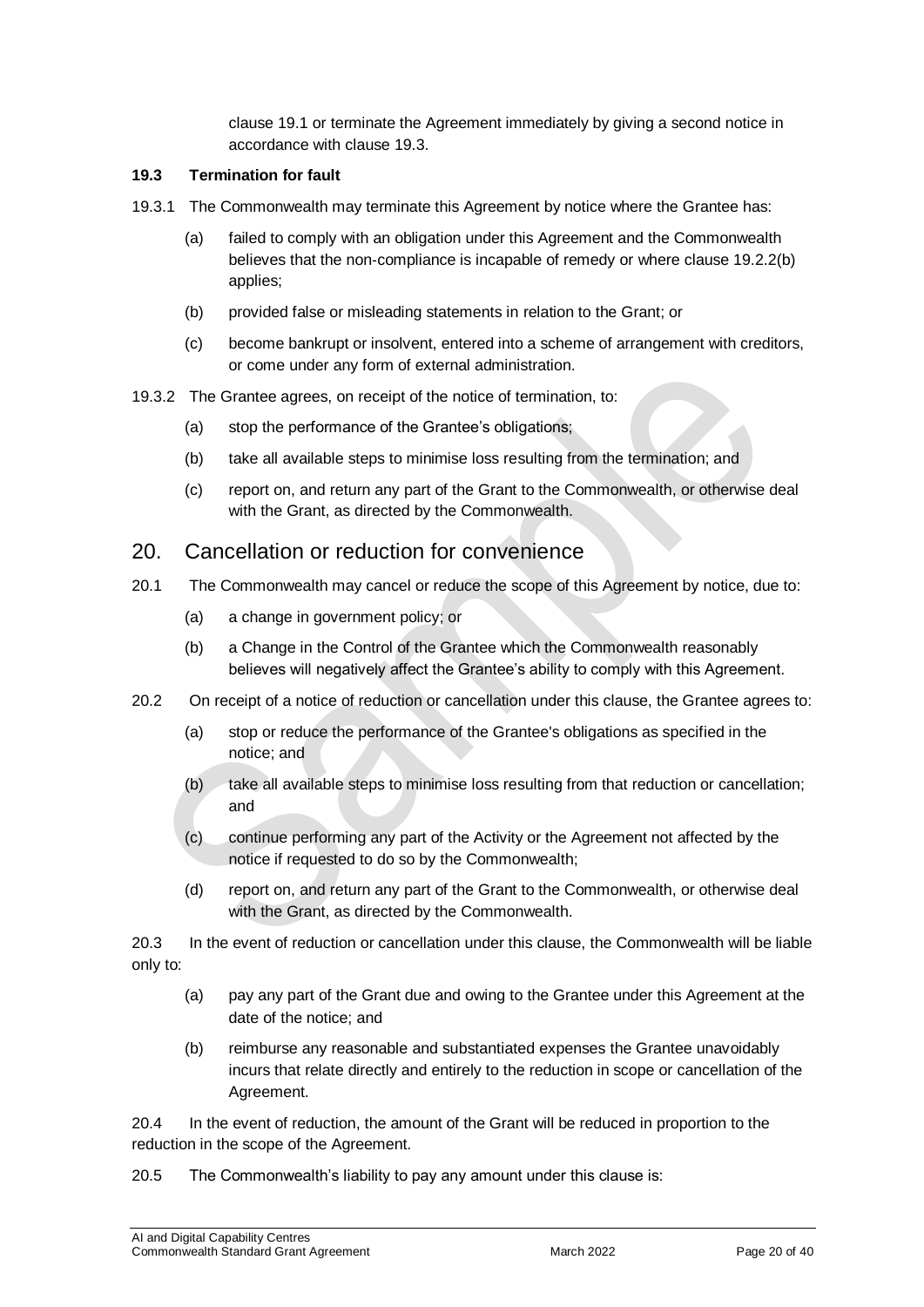- (a) subject to the Grantee's compliance with this Agreement; and
- (b) limited to an amount that when added to all other amounts already paid under the Agreement will not exceed the total amount of the Grant.

20.6 The Grantee will not be entitled to compensation for loss of prospective profits or benefits that would have been conferred on the Grantee but for the cancellation or reduction in scope of the Agreement under clause 20.1.

20.7 The Commonwealth will act reasonably in exercising its rights under this clause.

#### 21. Survival

- 21.1 The following clauses survive termination, cancellation or expiry of this Agreement:
- clause 10 (Spending the Grant);
- clause 11 (Repayment);
- clause 12 (Record keeping);
- clause 13 (Reporting);
- clause 14 (Privacy);
- clause 15 (Confidentiality);
- clause 16 (Insurance)
- clause 17 (Intellectual property);
- clause 19 (Reduction, Suspension and Termination);
- clause 21 (Survival);
- clause 22 (Definitions);
- ST4 (Access/monitoring/inspection);
- ST19 (Indemnities); and
- any other clause which expressly or by implication from its nature is meant to survive.

#### 22. Definitions

- **Activity** means the activities described in the Grant Details and includes the provisions of the Reporting Material.
- **Activity Completion Date** means the date or event specified in the Grant Details.
- **Activity Material** means any Material, other than Reporting Material, created or developed by the Grantee as a result of the Activity and includes any Existing Material that is incorporated in or supplied with the Activity Material.
- **Agreement** means the Grant Details, Supplementary Terms (if any), the Commonwealth Standard Grant Conditions and any other document referenced or incorporated in the Grant Details.
- **Agreement End Date** means the date or event specified in the Grant Details.
- **Australian Privacy Principle** has the same meaning as in the *Privacy Act 1988*.
- **Change in the Control** means any change in any person(s) who directly exercise effective control over the Grantee.

<sup>22.1</sup> In this Agreement, unless the contrary appears: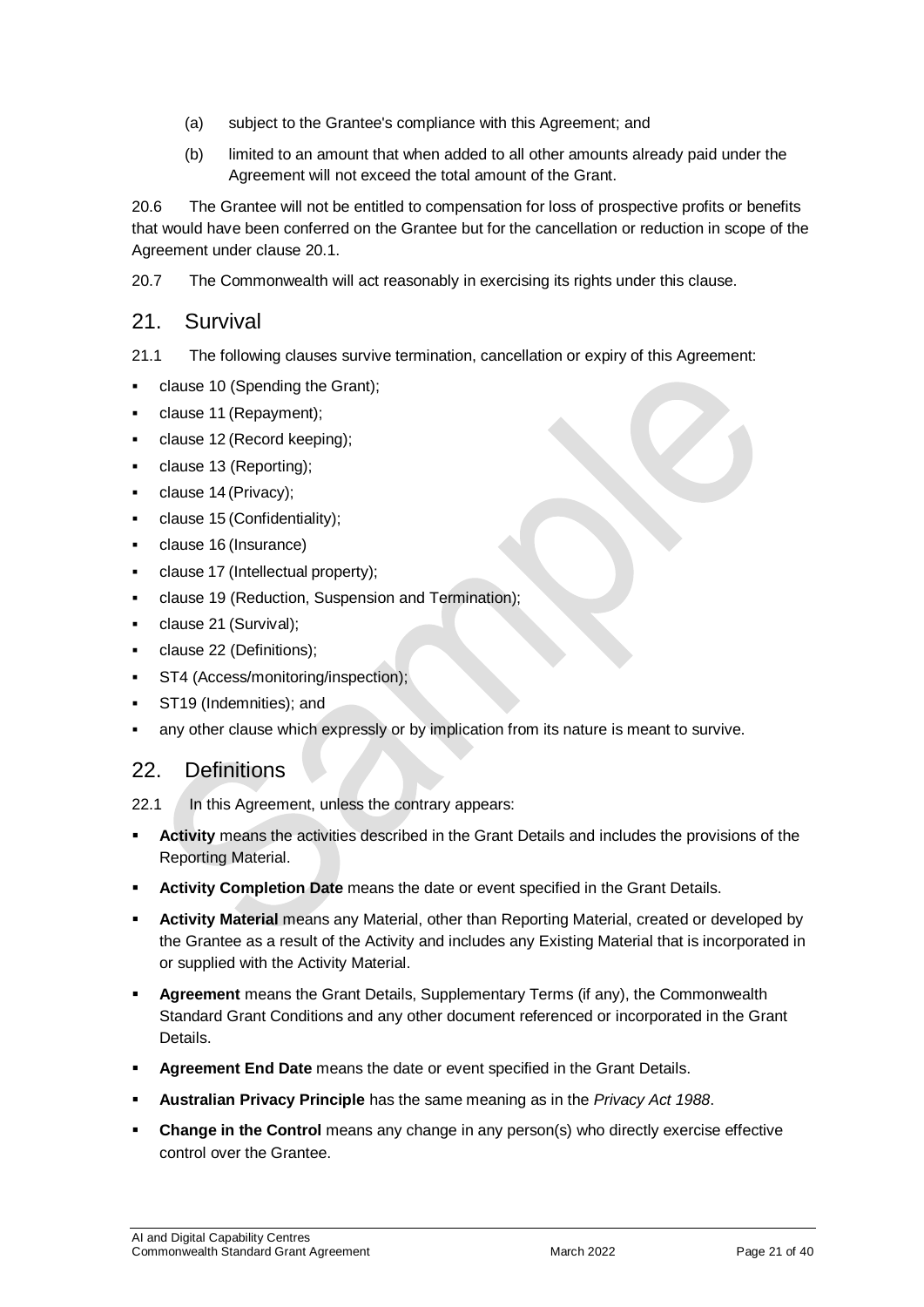- **Commonwealth** means the Commonwealth of Australia as represented by the Commonwealth entity specified in the Agreement and includes, where relevant, its officers, employees, contractors and agents.
- **Commonwealth Purposes** includes the following:
	- (a) the Commonwealth verifying and assessing grant proposals, including a grant application;
	- (b) the Commonwealth administering, monitoring, reporting on, auditing, publicising and evaluating a grant program or exercising its rights under this Agreement;
	- (c) the Commonwealth preparing, managing, reporting on, auditing and evaluating agreements, including this Agreement; and
	- (d) the Commonwealth developing and publishing policies, programs, guidelines and reports, including Commonwealth annual reports;

but in all cases:

- (e) excludes the commercialisation (being for‐profit use) of the Material by the Commonwealth.
- **Commonwealth Standard Grant Conditions** means this document.
- **Existing Material** means Material developed independently of this Agreement that is incorporated in or supplied as part of Reporting Material or Activity Material.
- **Grant** means the money, or any part of it, payable by the Commonwealth to the Grantee for the Activity as specified in the Grant Details and includes any interest earned by the Grantee on that money once the Grant has been paid to the Grantee.
- **Grantee** means the legal entity other than the Commonwealth specified in the Agreement and includes, where relevant, its officers, employees, contractors and agents.
- **Grant Details** means the document titled Grant Details that forms part of this Agreement.
- **Intellectual Property Rights** means all copyright, patents, registered and unregistered trademarks (including service marks), registered designs, and other rights resulting from intellectual activity (other than moral rights under the *Copyright Act 1968*).
- **Material** includes documents, equipment, software (including source code and object code versions), goods, information and data stored by any means including all copies and extracts of them.
- **Party** means the Grantee or the Commonwealth.
- **Personal Information** has the same meaning as in the *Privacy Act 1988*.
- **Records** includes documents, information and data stored by any means and all copies and extracts of the same.
- **Reporting Material** means all Material which the Grantee is required to provide to the Commonwealth for reporting purposes as specified in the Grant Details, and includes any Existing Material that is incorporated in or supplied with the Reporting Material.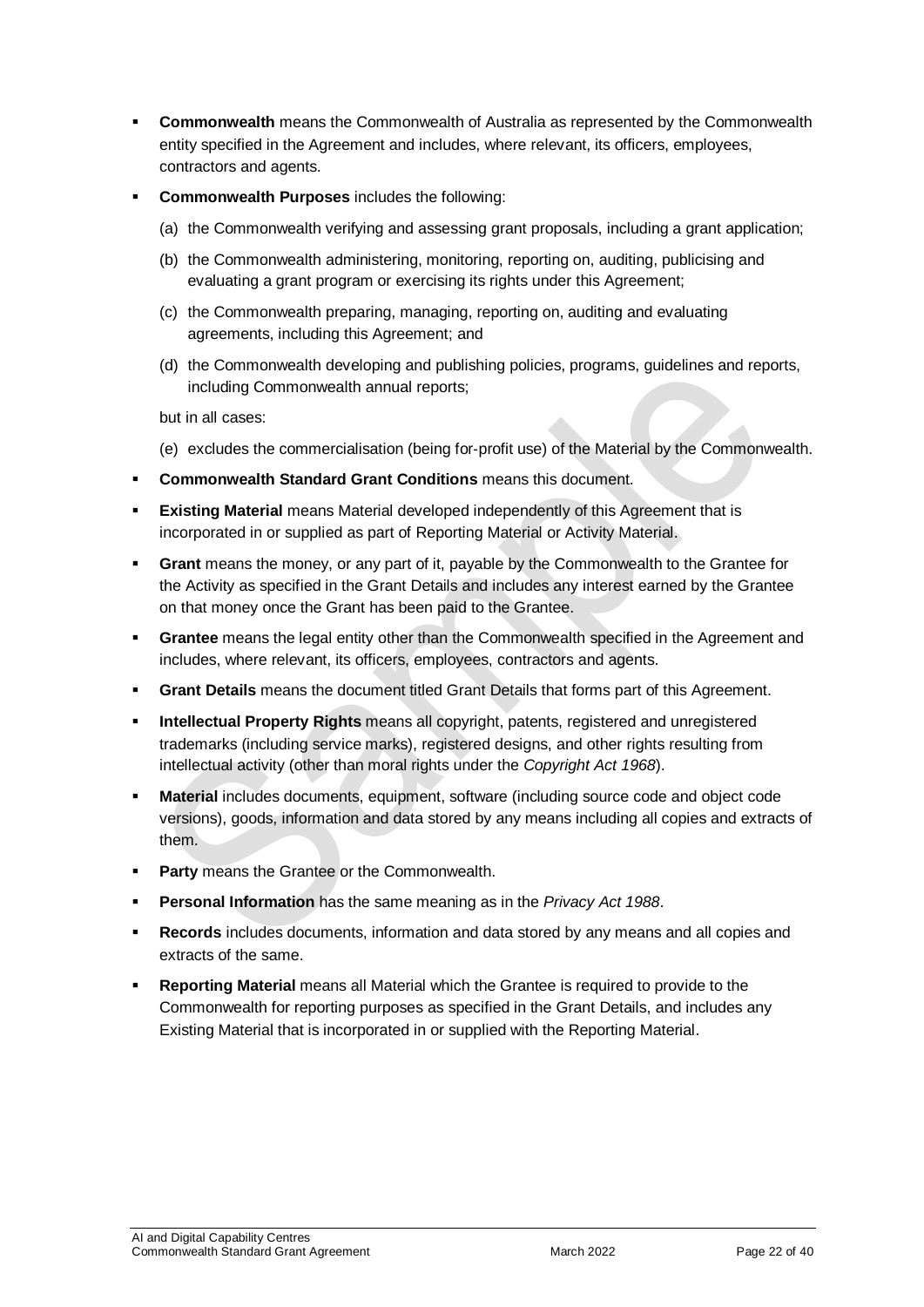## <span id="page-22-0"></span>**Signatures**

#### **Executed as an agreement:**

## <span id="page-22-1"></span>**Commonwealth**

Signed for and on behalf of the Commonwealth of Australia as represented by the Department of Industry, Science, Energy and Resources.

| Name     | <name></name>                    |
|----------|----------------------------------|
| Position | <position></position>            |
| Date     | <date execution="" of=""></date> |

## <span id="page-22-2"></span>**Grantee**

| Full legal name of the Grantee    | <name grantee="" of="" the=""><br/><abn grantee="" of="" the=""></abn></name> |
|-----------------------------------|-------------------------------------------------------------------------------|
| Name of Authorised Representative | <name authorised="" of="" representative=""></name>                           |
| Date                              | <date acceptance="" of=""></date>                                             |

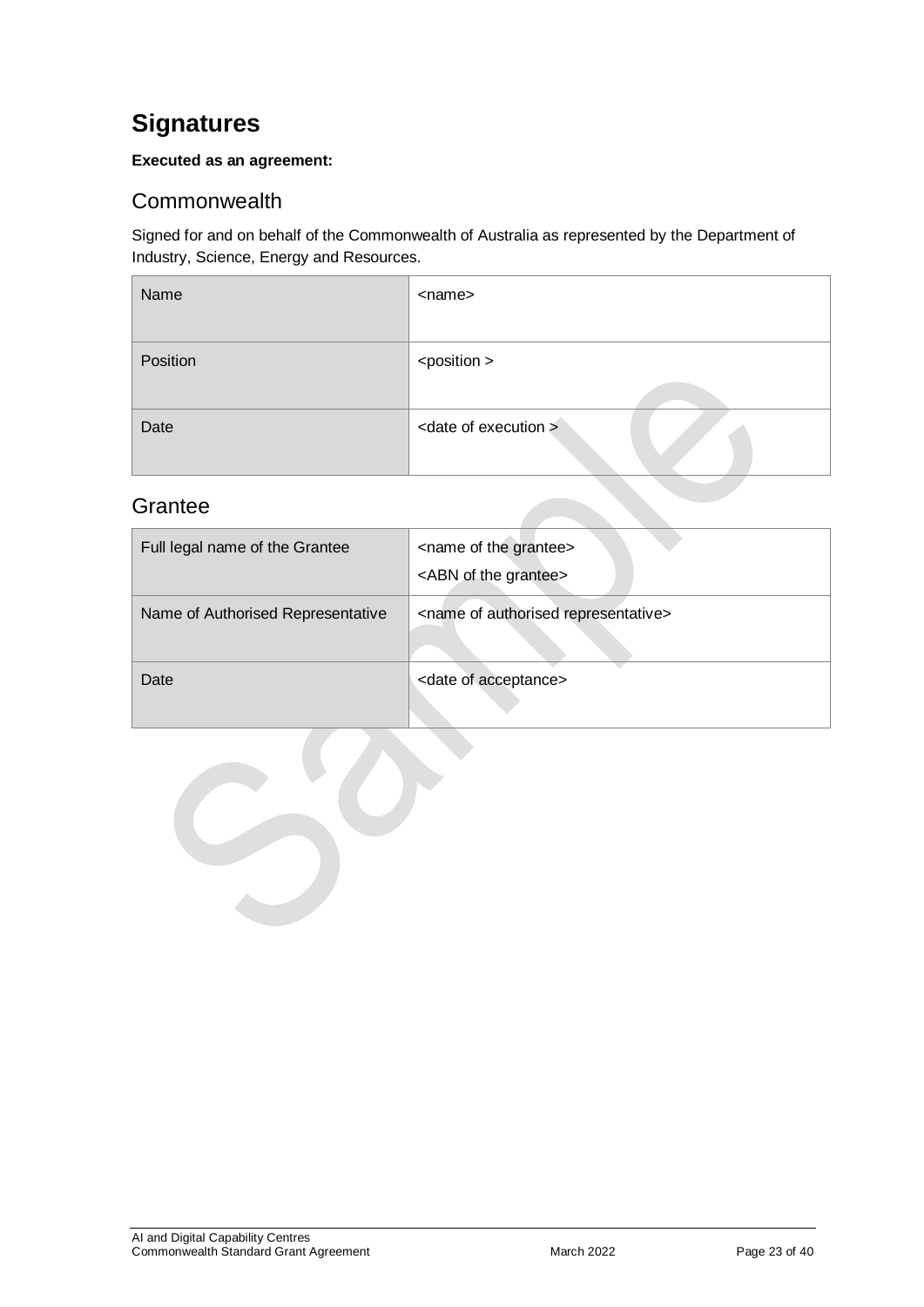## <span id="page-23-0"></span>**Schedule 2 Reporting requirements**

## **Appendix 1**

### <grant opportunity name> progress report requirements

You will need to provide the following information in your progress reports. The Commonwealth reserves the right to amend or adjust the requirements.

You must complete and submit your report on the [portal.](https://portal.business.gov.au/) You can enter the required information in stages and submit when it is complete.

### Project progress

a. Complete the following table, updating for all milestones shown in the Activity Schedule of your grant agreement.

| Milestone | Agreed end<br>date | Actual/<br>anticipated<br>end date | Current %<br>complete | Progress comments -<br>work undertaken and<br>impact of any delay |
|-----------|--------------------|------------------------------------|-----------------------|-------------------------------------------------------------------|
|           |                    |                                    |                       |                                                                   |
|           |                    |                                    |                       |                                                                   |
|           |                    |                                    |                       |                                                                   |

- b. Where applicable, describe any project activities completed during the reporting period that are not captured in the table above.
- c. Is the overall project proceeding in line with your grant agreement?

If no, identify any changes or anticipated issues. Comment on any impacts on project timing and outcomes and how you expect to manage these.

d. Are there any planned events relating to the project that you are required to notify us about in accordance with your agreement?

If yes, provide details of the event including date, time, purpose of the event and key stakeholders expected to attend.

e. How many SMEs has the Capability Centre supported under the grant program?

Please indicate:

- the average size of the SMEs (number of employees)
- the average size of the SMEs (revenue)

Provide details on:

- the fields the SMEs specialise in (e.g. ANZSIC classes)
- the initial confidence levels of the SMEs in using artificial intelligence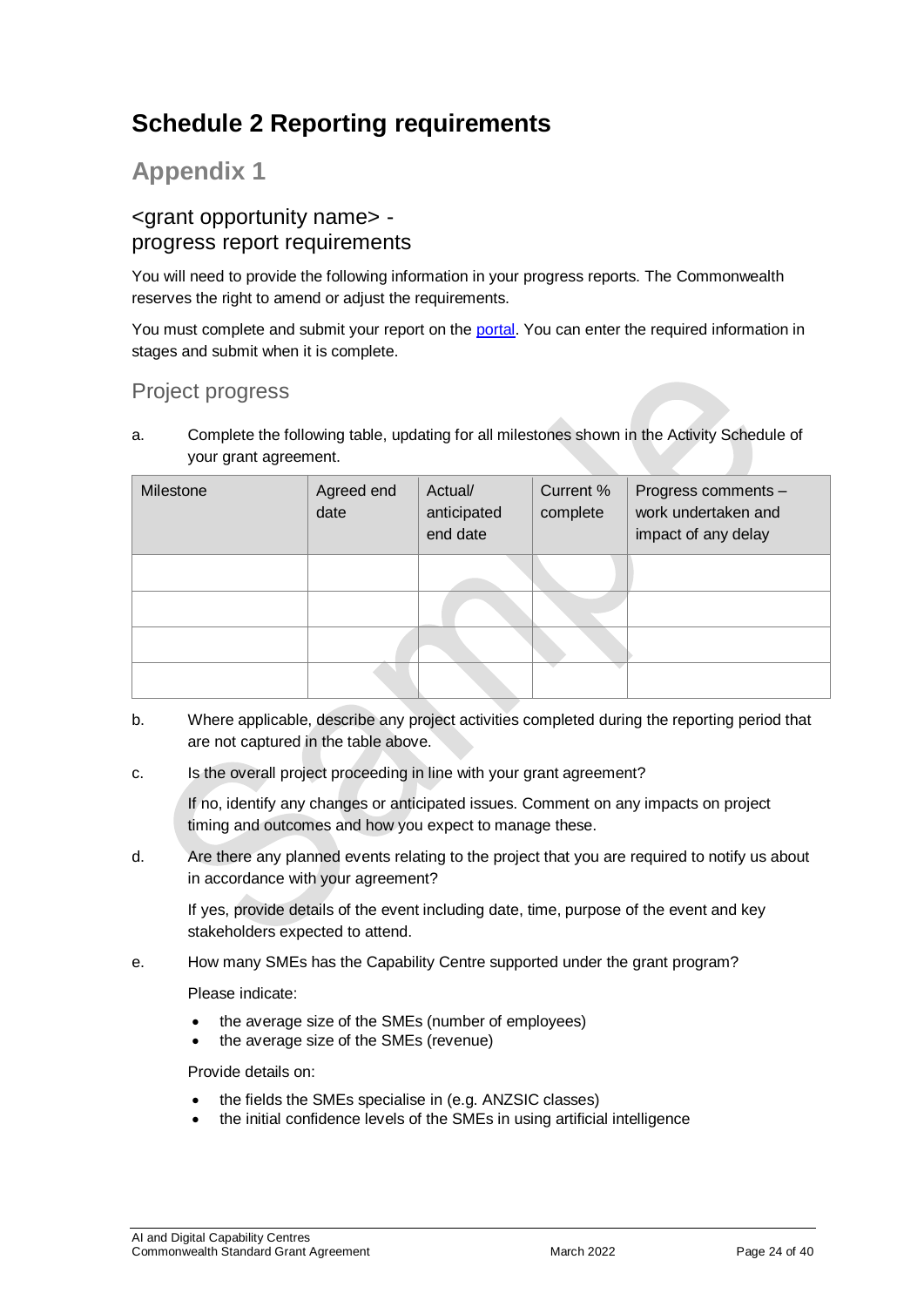#### f. How many activities has the Capability Centre undertaken to support SMEs under the grant program?

Provide details on the activities/support provided and the outcomes achieved in relation to the objectives of the capability centres. For example:

- supporting the commercialisation of AI products
- lifting the AI capability of the SME
- facilitate collaboration and engagement with new markets
- attracting investment in Australian AI products
- and solutions from domestic and international markets
- connecting SMEs with local customers, opportunities, networks, experts and supply chains
- supporting the growth of Australian SMEs into international markets

### Project outcomes

- a. Outline the project outcomes achieved to date.
- b. How many new collaborations and/or partnerships has the Capability Centre formed as a result of this project?

Describe the nature of these collaborations and/or partnerships and the affect this program has had on these collaborations and/or partnerships, e.g.

- Local and/or international
- Sharing resources or infrastructure with other organisations
- Sharing knowledge with other organisations

#### Project expenditure

Provide the following information about your eligible project expenditure. Eligible expenditure is divided into the same categories as the budget in your application.

If you are registered for GST, enter the GST exclusive amount. If you are not registered for GST, enter the GST inclusive amount. We may ask you to provide evidence of costs incurred.

Refer to the grant opportunity guidelines or contact us if you have any questions about eligible expenditure.

- a. What is the eligible expenditure you have incurred in this reporting period?
- b. What is the estimated eligible expenditure for the next reporting period?
- c. What is the estimated eligible expenditure for remaining reporting periods in current financial year (if applicable)?
- d. What is the estimated total eligible expenditure for future financial years?
- e. What is the estimated total eligible expenditure for the project?
- f. Briefly explain the reason for any changes between the forecast and actual expenditure for the current reporting period, and any significant changes to the forecast budget for the remainder of the project.
- g. Is the project expenditure broadly in line with the activity budget in the grant agreement? If no, explain the reasons.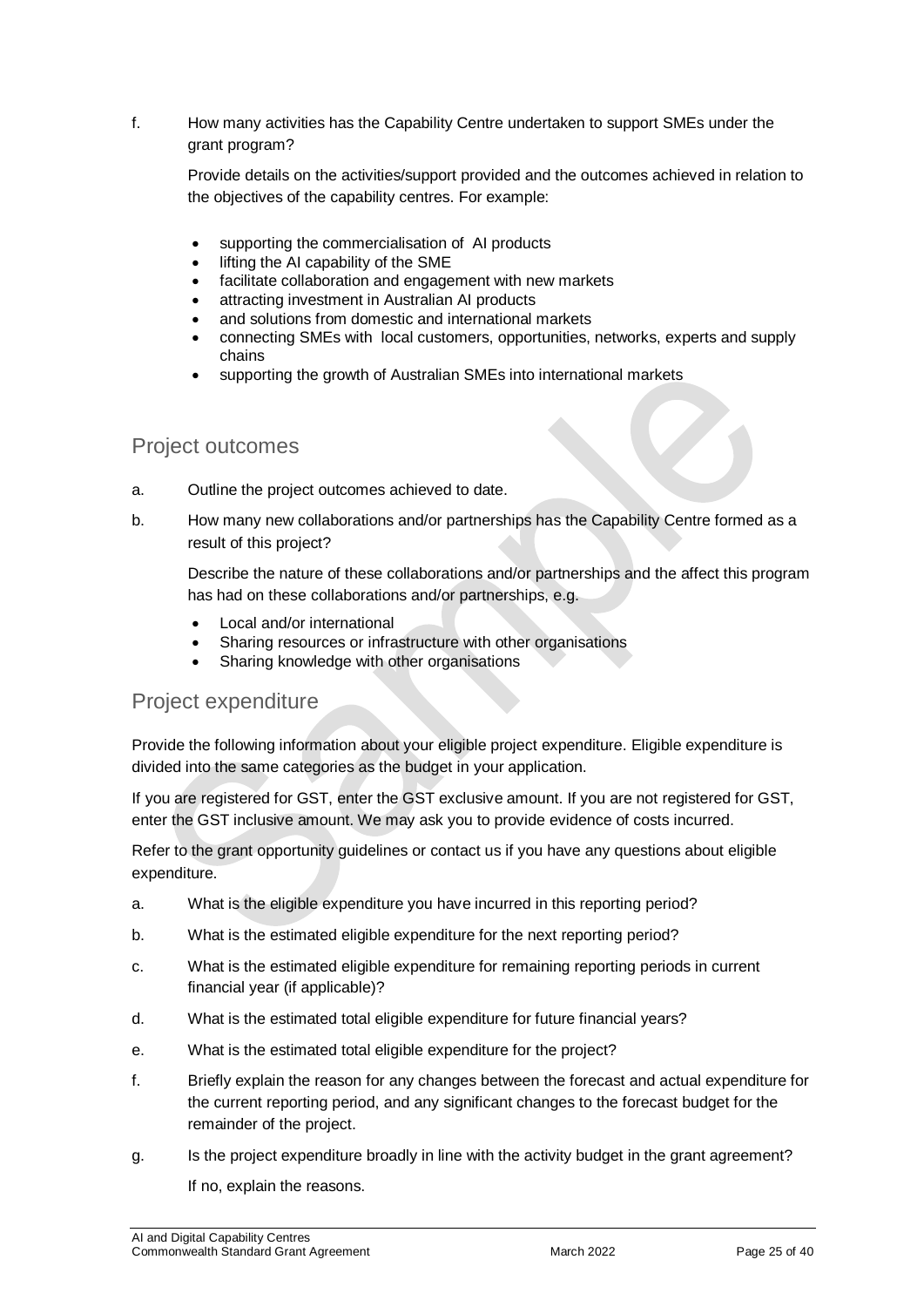## Project funding

a. Provide details of all contributions to your project other than the grant. This includes your own contributions as well as any contributions from project partners or others.

#### **Attachments**

- a. Attach any agreed evidence required with this report to demonstrate project progress.
- b. Attach copies of any published reports and promotional material, relating to the project.

#### **Declaration**

You must ensure an authorised person completes the report and can declare the following:

- The information in this report is accurate, complete and not misleading and that I understand the giving of false or misleading information is a serious offence under the *Criminal Code 1995* (Cth).
- The activities identified in this report are for the purposes stated in the grant agreement.
- I am aware of the grantee's obligations under their grant agreement, including the need to keep the Commonwealth informed of any circumstances that may impact on the objectives, completion and/or outcomes of the agreed project.
- I am aware that the grant agreement empowers the Commonwealth to terminate the grant agreement and to request repayment of funds paid to the grantee where the grantee is in breach of the grant agreement.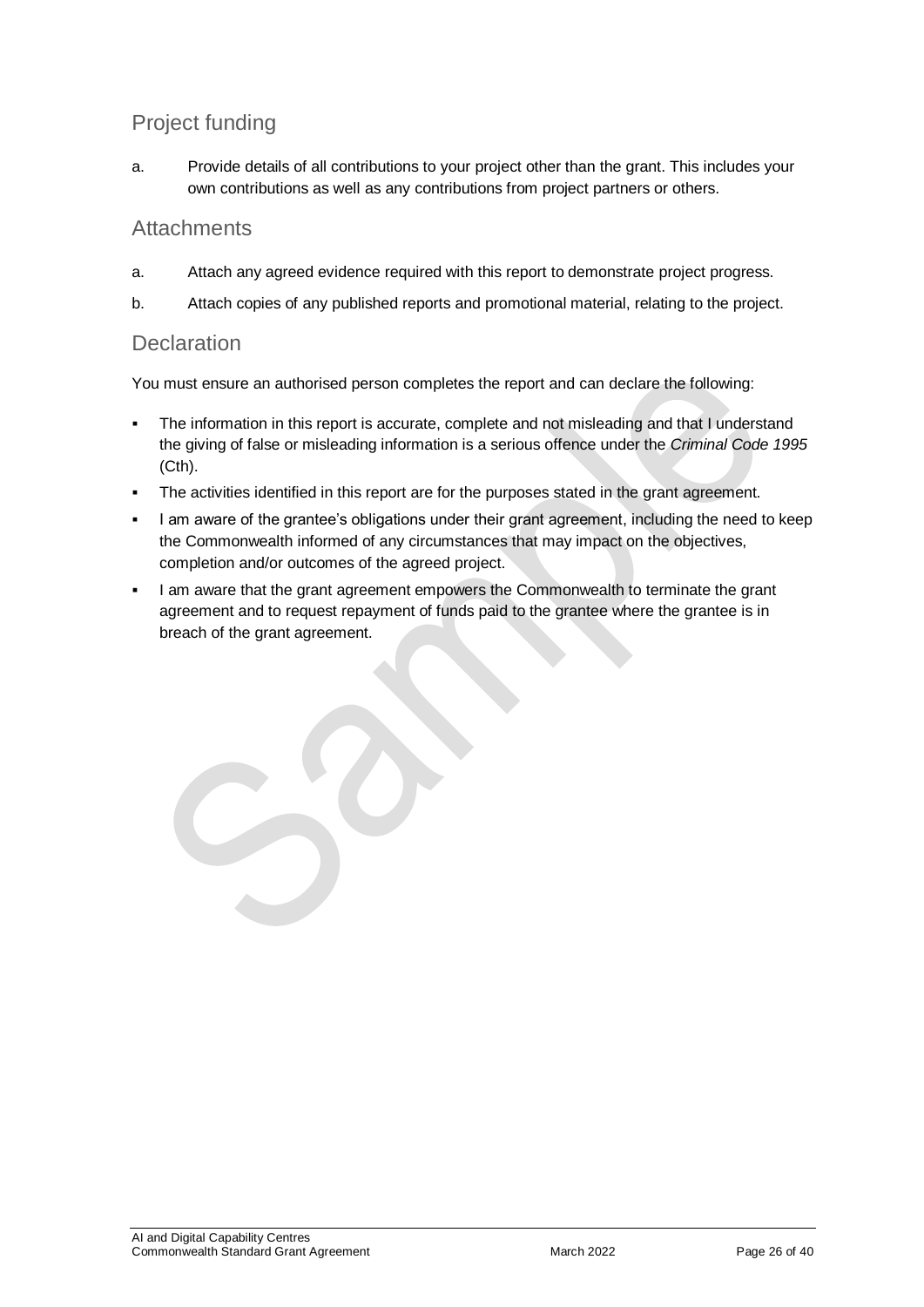## **Appendix 2**

#### <grant opportunity name> end of project report requirements

You will need to provide the following information in your end of project report. The Commonwealth reserves the right to amend or adjust the requirements.

You must complete and submit your report on the [portal.](https://portal.business.gov.au/) You can enter the required information in stages and submit when it is complete.

#### Project achievements

a. Complete the following table, updating for all milestones shown in the Activity Schedule of your grant agreement.  $\Delta \mathbf{r}$ 

| Milestone | Agreed end<br>date | Actual/<br>anticipated<br>end date | Current %<br>complete | Progress comments -<br>work undertaken and<br>impact of any delay |
|-----------|--------------------|------------------------------------|-----------------------|-------------------------------------------------------------------|
|           |                    |                                    |                       |                                                                   |
|           |                    |                                    |                       |                                                                   |
|           |                    |                                    |                       |                                                                   |
|           |                    |                                    |                       |                                                                   |

- b. Where applicable, describe any project activities completed during the reporting period that are not captured in the table above.
- c. How many SMEs has the Capability Centre supported under the grant program?

Please indicate:

- the average size of the SMEs (number of employees)
- the average size of the SMEs (revenue)

Provide details on:

- the fields the SMEs specialise in (e.g. ANZSIC classes)
- the initial confidence levels of the SMEs in using artificial intelligence
- d. How many activities has the Capability Centre undertaken to support SMEs under the grant program?

Provide details on the activities/support provided and the outcomes achieved in relation to the objectives of the capability centres. For example:

- supporting the commercialisation of AI products
- lifting the AI capability of the SME
- facilitate collaboration and engagement with new markets
- attracting investment in Australian AI products
- and solutions from domestic and international markets
- connecting SMEs with local customers, opportunities, networks, experts and supply chains
- supporting the growth of Australian SMEs into international markets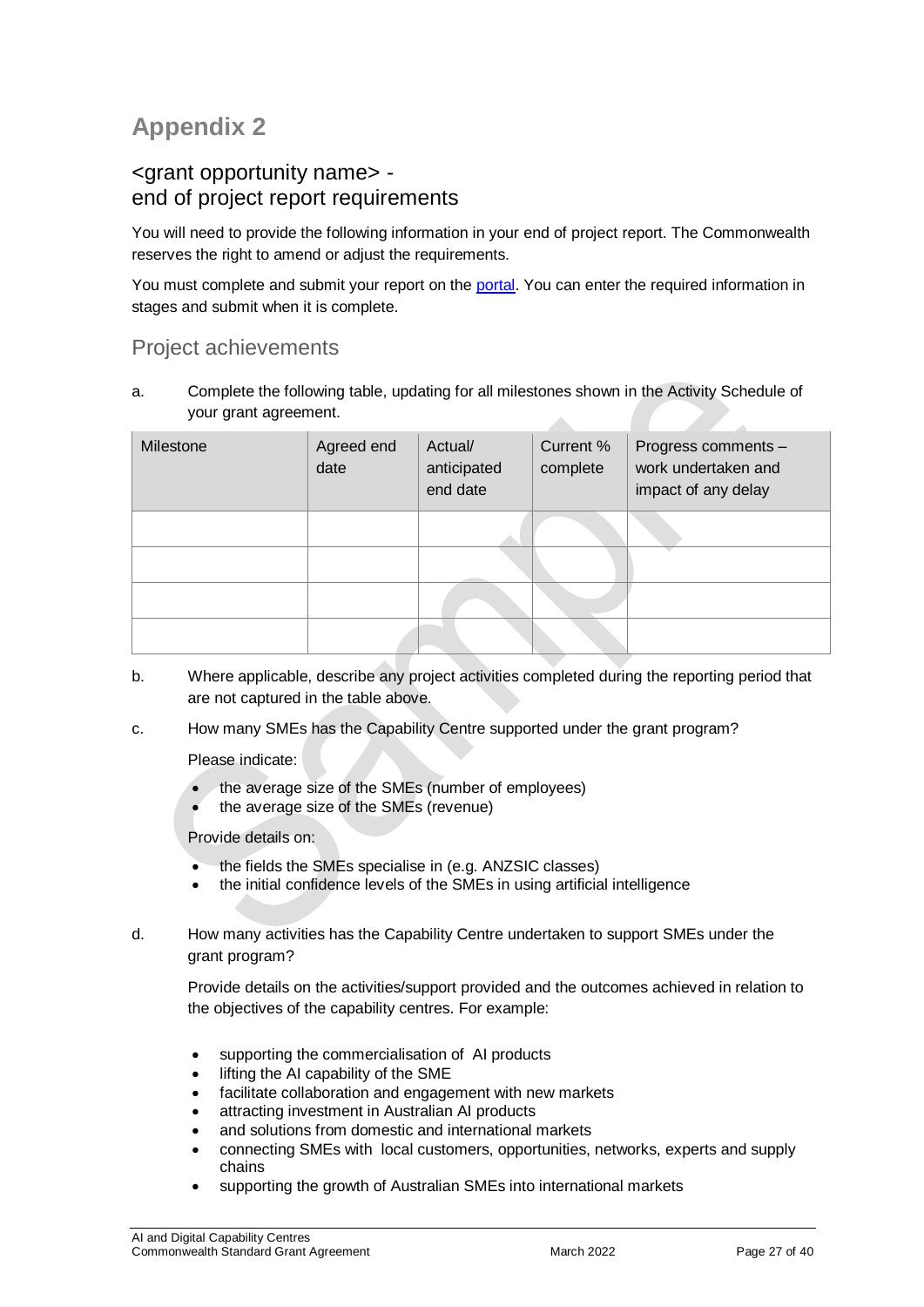### Project outcomes

- a. Outline the project outcomes achieved by the project end date.
- b. Do the achieved project outcomes align with those specified in the grant agreement?

If no, explain why.

c. Are there any planned events relating to the project that you are required to notify us about in accordance with your agreement?

If yes, provide details of the event including date, time, purpose of the event and key stakeholders expected to attend.

d. How many new collaborations and/or partnerships has the Capability Centre formed as a result of this project?

Describe the nature of these collaborations and/or partnerships and the affect this program has had on these collaborations and/or partnerships, e.g.

- Local and/or international
- Sharing resources or infrastructure with other organisations
- Sharing knowledge with other organisations
- e. How many activities conducted by your Centre involved cross-collaboration with other Centres?

Provide details of these activities and how your Capability Centre worked with the NAIC and other Capability Centres and the benefits and/or disadvantages of these relationships.

#### Project benefits

- a. What benefits has the project achieved?
- b. What ongoing impact will the project have?
- c. Did the project result in any unexpected benefits?

If yes, explain why.

d. Did the project result in any unexpected negative impacts?

If yes, explain why.

e. Is there any other information you wish to provide about your project? If yes, provide details.

#### Total eligible project expenditure

a. Indicate the total eligible project expenditure incurred. Eligible expenditure is divided into the same categories as the budget in your application.

If you are registered for GST, enter the GST exclusive amount. If you are not registered for GST, enter the GST inclusive amount. We may ask you to provide evidence of costs incurred.

Refer to the grant opportunity guidelines or contact us if you have any questions about eligible expenditure.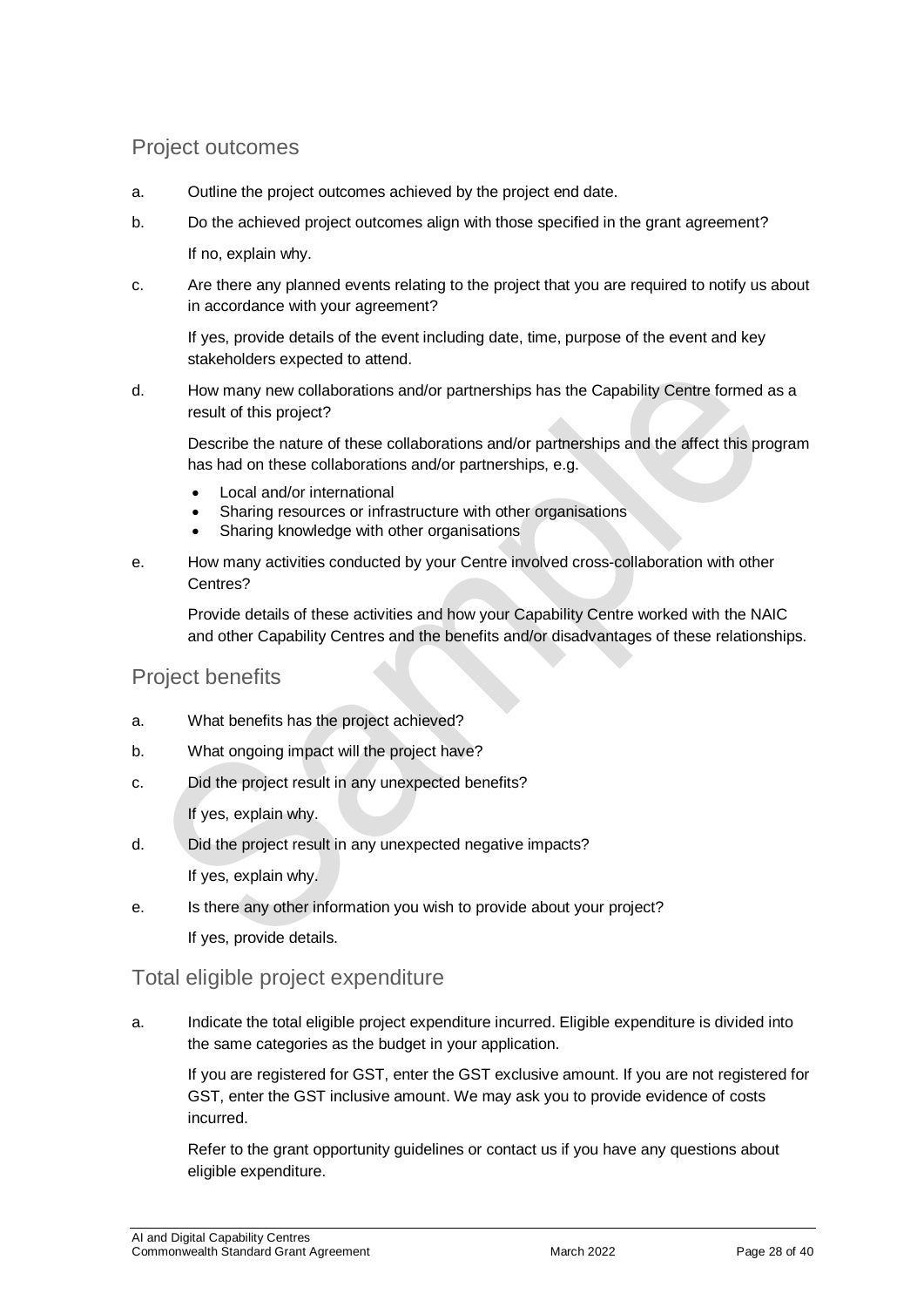- b. Provide any comments you may have to clarify any figures.
- c. Was the expenditure incurred in accordance with the activity budget in the grant agreement?

If no, explain the reason for a project underspend or overspend, or any other significant changes to the budget.

#### Project funding

a. Provide details of all contributions to your project other than the grant. This includes your own contributions as well as any contributions from project partners or others.

#### Updated business indicators

a. Provide the following financial data for your organisation for your latest complete financial year.

These fields are mandatory and entering \$0 is acceptable if applicable.

- Financial year completed
- Sales revenue (turnover)
- Export revenue
- R&D expenditure
- Taxable income
- Number of employees including working proprietors and salaried directors (headcount)
- Number of independent contractors (headcount)

#### **Attachments**

- a. Attach any agreed evidence required with this report to demonstrate progress or successful completion of your project.
- b. Attach copies of any published reports and promotional material, relating to the project.

#### **Declaration**

You must ensure an authorised person completes the report and can declare the following:

- The information in this report is accurate, complete and not misleading and that I understand the giving of false or misleading information is a serious offence under the *Criminal Code 1995* (Cth).
- The grant was spent is in accordance with the grant agreement.
- I am aware of the grantee's obligations under their grant agreement, including survival clauses.
- I am aware that the grant agreement empowers the Commonwealth to terminate the grant agreement and to request repayment of funds paid to the grantee where the grantee is in breach of the grant agreement.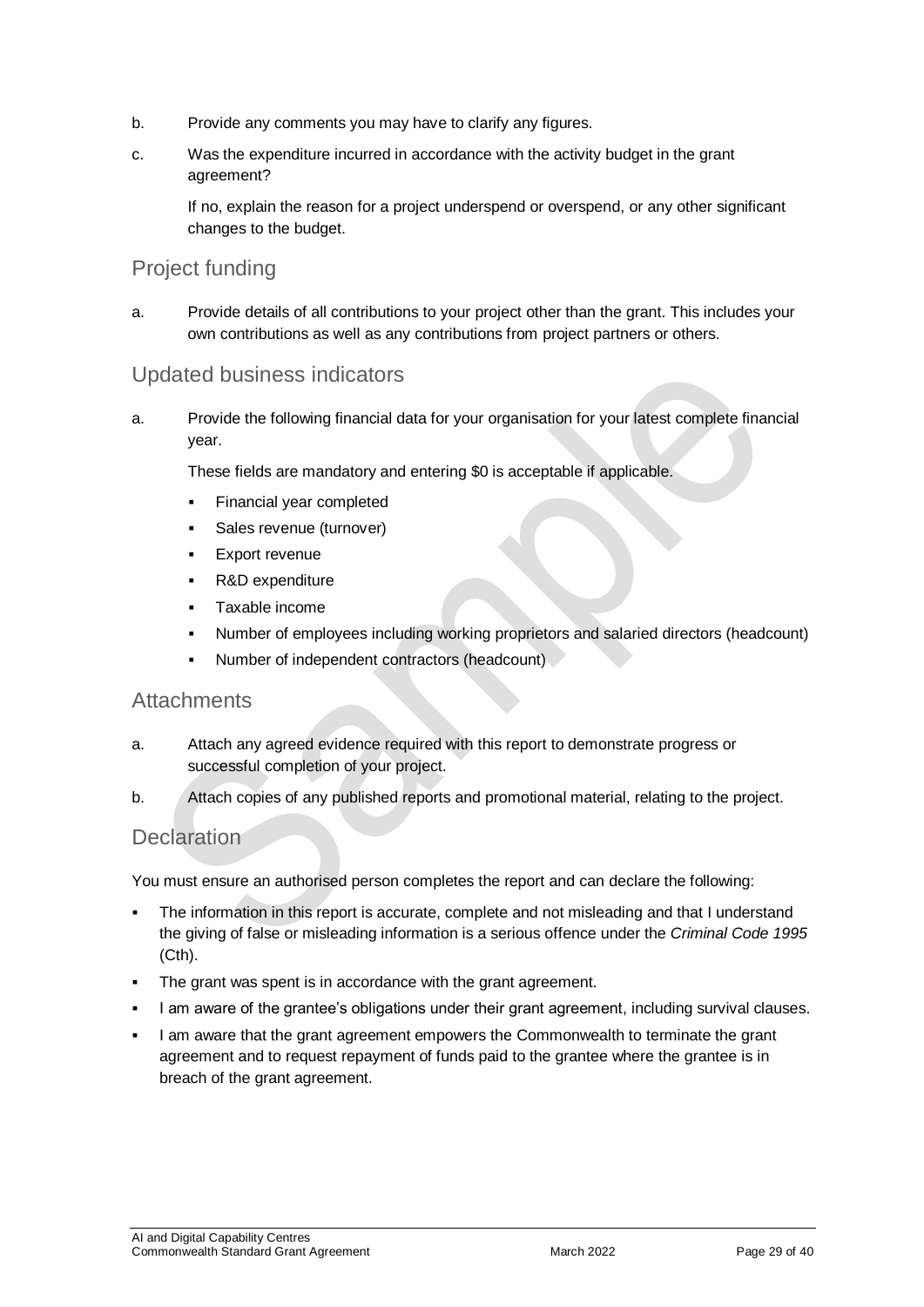## **Appendix 3**

## Independent audit report

#### **Background**

These templates assist Grantees (and their auditors) to understand the audit requirements under a Commonwealth grant agreement administered by the Department of Industry, Science, Energy and Resources. For further information contact us on 13 28 46 or at business.gov.au.

When an independent audit report is required under our grant agreements the Grantee must provide us with:

- a statement of grant income and expenditure against the expenditure categories under the grant agreement (attachment A)
- an independent audit report on the statement of grant income and expenditure (attachment B)
- certification of certain matters by the auditor (attachment C).

You can find additional information on the grant opportunity relevant to your grant at [business.gov.au](https://www.business.gov.au/) or by calling us on 13 28 46.

#### Eligible expenditure

Advice on eligible expenditure for projects under the grant opportunity can be found in grant opportunity guidelines. These guidelines are revised from time to time and therefore more than one version of the document may exist. The relevant guidelines are those that were effective at the time the Grantee's application was accepted.

It is essential that Grantees and their auditors understand the eligible expenditure requirements because these determine whether, and the extent to which, certain costs are reportable and claimable.

The amount of grant funding we approve is based on the Grantee's estimated eligible expenditure, as provided in their application. However, the grant funding any Grantee is ultimately entitled to receive is determined against actual eligible expenditure incurred and paid for on the project. The grant amount specified in the grant agreement is the **maximum** amount the Grantee may be paid.

The expenditure reported in the 'statement of grant income and expenditure' at attachment A must represent actual 'eligible expenditure' paid on the project during that period.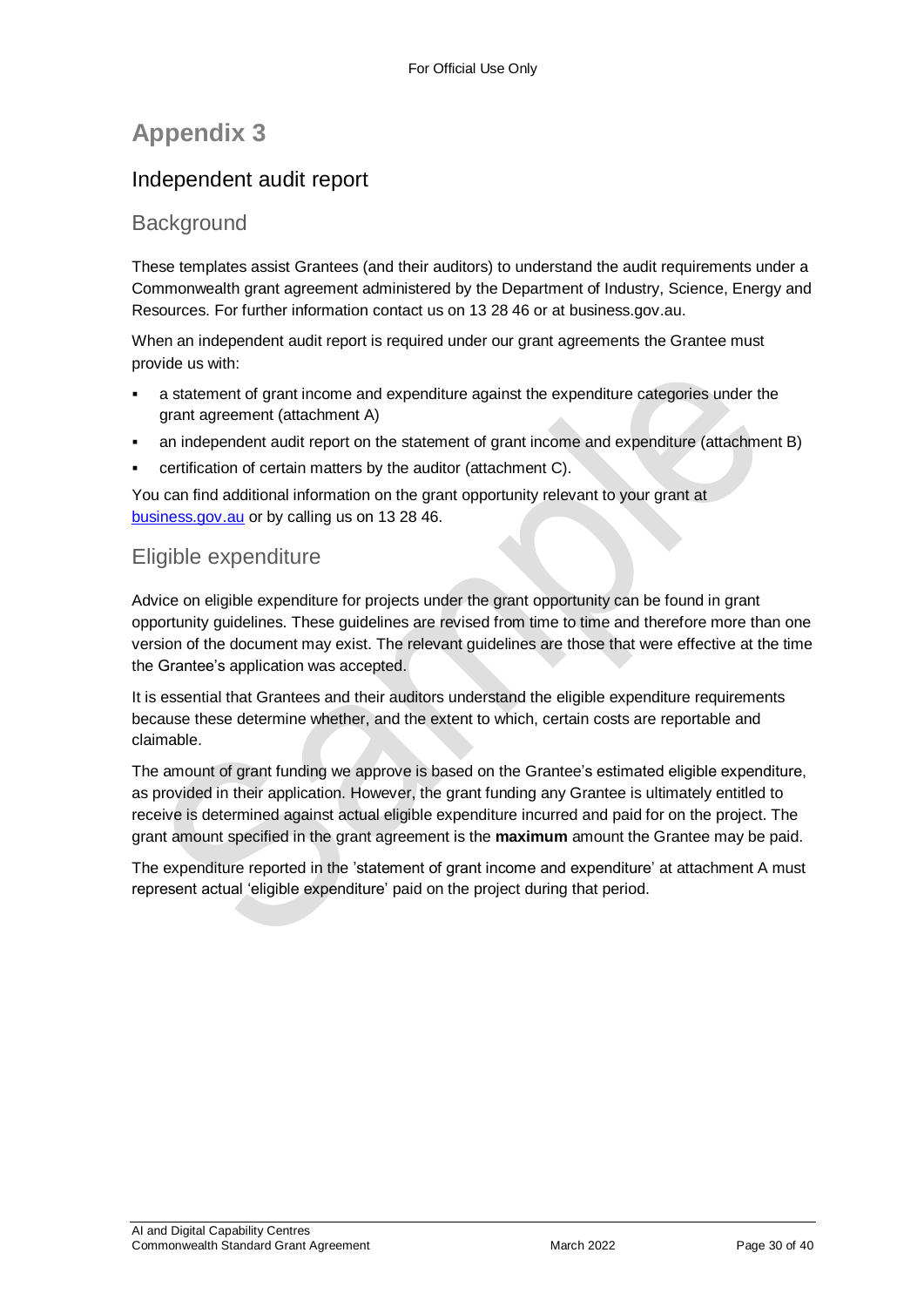| Grant opportunity<br>name      | [grant opportunity name]                                  |
|--------------------------------|-----------------------------------------------------------|
| Project number                 | [project number]                                          |
| Grantee                        | [organisation]                                            |
| Project title                  | [project title]                                           |
| Reporting period start<br>date | [project start date or other reporting period start date] |
| Reporting period end<br>date   | [project end date or other reporting period end date]     |

## Attachment A – Statement of grant income and expenditure

This statement of grant income and expenditure must be prepared by the Grantee and contain the following:

- Statement of funds, Grantee contributions and other financial assistance\*
- Statement of eligible expenditure\*
- Notes to the statement of eligible expenditure, explaining the basis of compilation
- Certification by directors of the Grantee
- \*We will compare this information to that detailed in the grant agreement.
- 1. Statement of funds, Grantee contributions and other financial assistance

Complete the following table for all cash [and in-kind] contributions for your project for the period in question, including

- the grant
- other government funding
- your own contributions
- partner or other third party contributions
- any additional private sector funding.

Insert rows as required.

| Contributor         | Cash amount (GST<br>excl) | [Estimated in-kind<br>amount (GST excl)] | Total (GST excl) |
|---------------------|---------------------------|------------------------------------------|------------------|
| Grant               | \$[enter amount]          | \$[enter amount]                         | \$[enter amount] |
| Grantee             | \$[enter amount]          | \$[enter amount]                         | \$[enter amount] |
| [enter contributor] | \$[enter amount]          | \$[enter amount]                         | \$[enter amount] |
| [enter contributor] | \$[enter amount]          | \$[enter amount]                         | \$[enter amount] |
| Total               | \$[enter amount]          | \$[enter amount]                         | \$[enter amount] |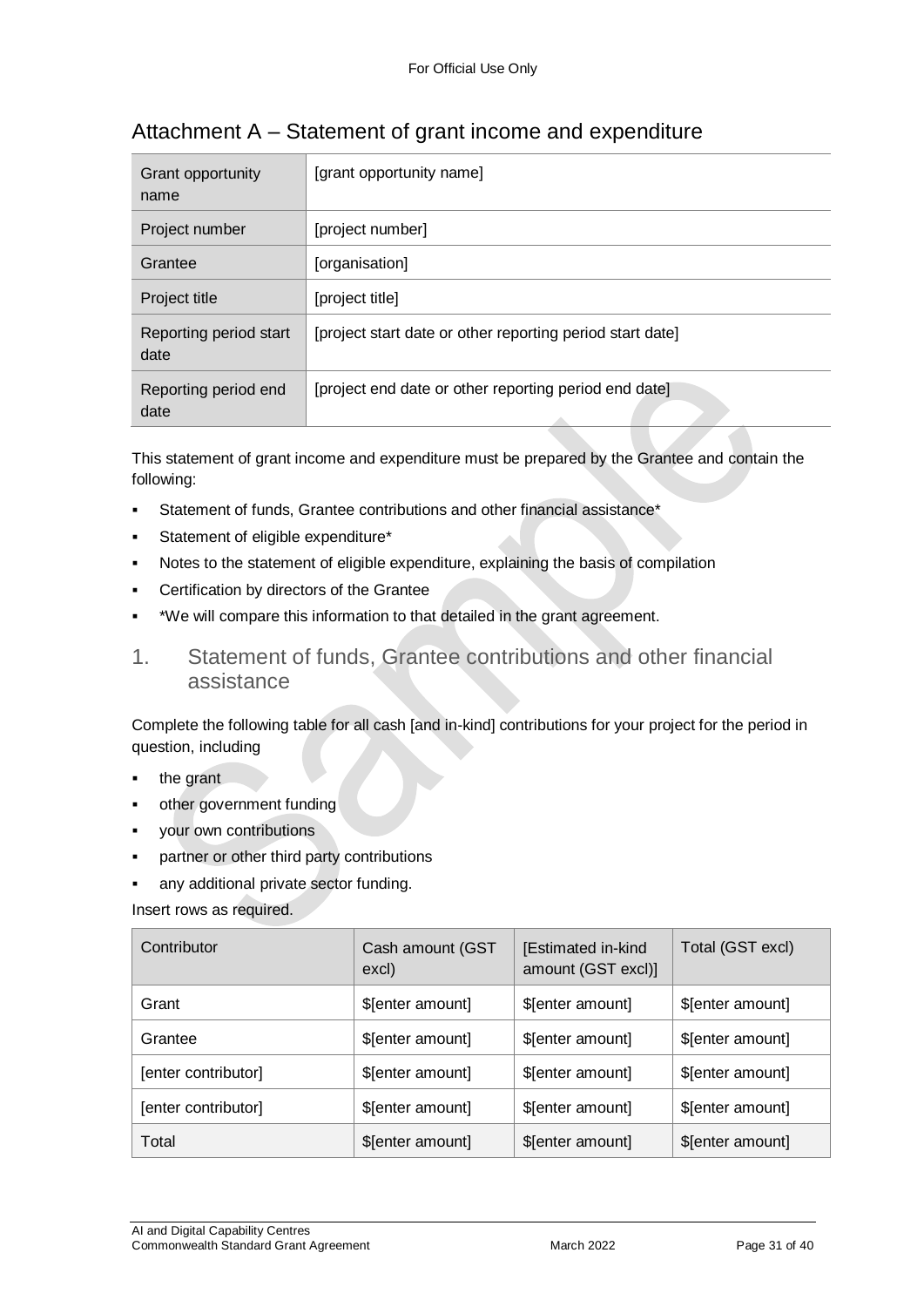### 2. Statement of eligible expenditure

You must provide detail of the eligible expenditure that has been incurred and paid for during the reporting period in the 'Statement of eligible expenditure' spreadsheet.

Comment on any variance between the expenditure items and amounts detailed in the grant agreement and the actual items and amounts detailed in the attached statement of eligible expenditure.

[enter details]

#### 3. Note to the statement of eligible expenditure

#### **3.1 Eligible expenditure**

The eligible expenditure as reported in the statement of eligible expenditure is in accordance with the grant opportunity guidelines.

#### **3.2 Basis of compilation**

This statement of eligible expenditure has been prepared to meet the requirements of the grant agreement between [enter Grantee name] and the Commonwealth represented by the Department of Industry, Science, Energy and Resources. Significant accounting policies applied in the compilation of the statement of grant income and expenditure include the following:

[enter details]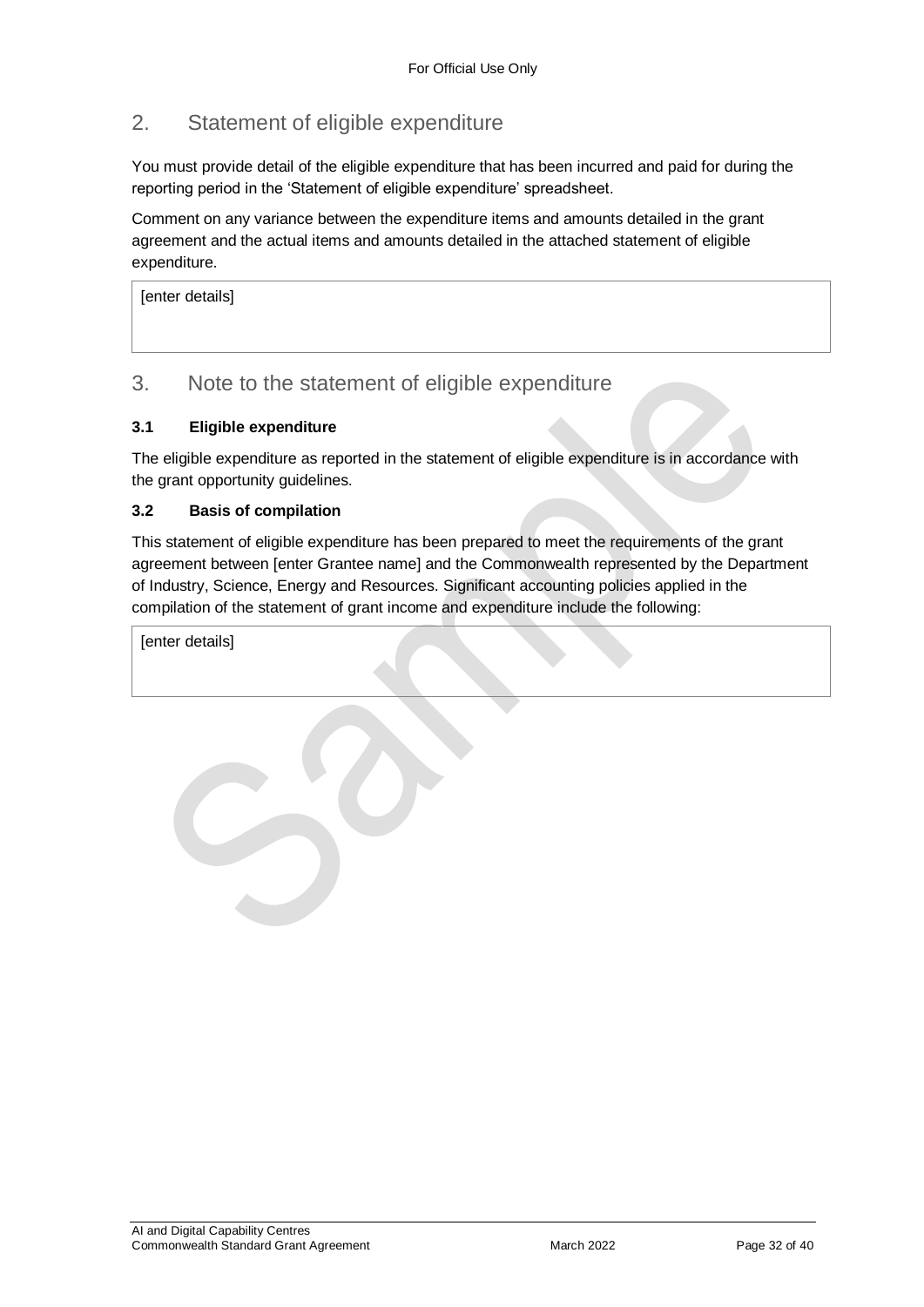#### 4. Certification by directors [if not director, replace with appropriate equivalent]

#### [Grantee name]

[Project number]

For the period [dd/ mm/yyyy] to [dd/ mm/yyyy]

We confirm that, to the best of our knowledge and believe, having made such enquiries as we considered necessary for the purpose of appropriately informing ourselves:

#### **Statement of grant income and expenditure**

- a. We have fulfilled our responsibilities for the preparation of the statement of grant income and expenditure in accordance with the cash basis of accounting and the terms of the grant agreement with the Commonwealth, represented by the Department of Industry, Science, Energy and Resources dated [enter date]; in particular, the statement of grant income and expenditure presents fairly in accordance therewith.
- b. All events subsequent to the date of the statement of grant income and expenditure which require adjustment or disclosure so as to present fairly the statement of grant income and expenditure, have been adjusted or disclosed.
- c. [Where applicable] The effects of uncorrected misstatements are immaterial, both individually and in the aggregate, to the statement of grant income and expenditure as a whole. A list of the uncorrected misstatements is attached to this representation letter.
- d. That all Grantee contributions and other financial assistance were spent for the purpose of the project and in accordance with the grant agreement and that the Grantee has complied with the grant agreement and relevant accounting policies.
- e. That salaries and allowances paid to persons involved in the project are in accordance with any applicable award or agreement in force under any relevant law on industrial or workplace relations.

| Name            | [enter name] |
|-----------------|--------------|
| <b>Director</b> |              |
| Date            | [dd/mm/yyyy] |
|                 |              |
|                 |              |
|                 |              |
| Name            | [enter name] |
| <b>Director</b> |              |
| Date            | [dd/mm/yyyy] |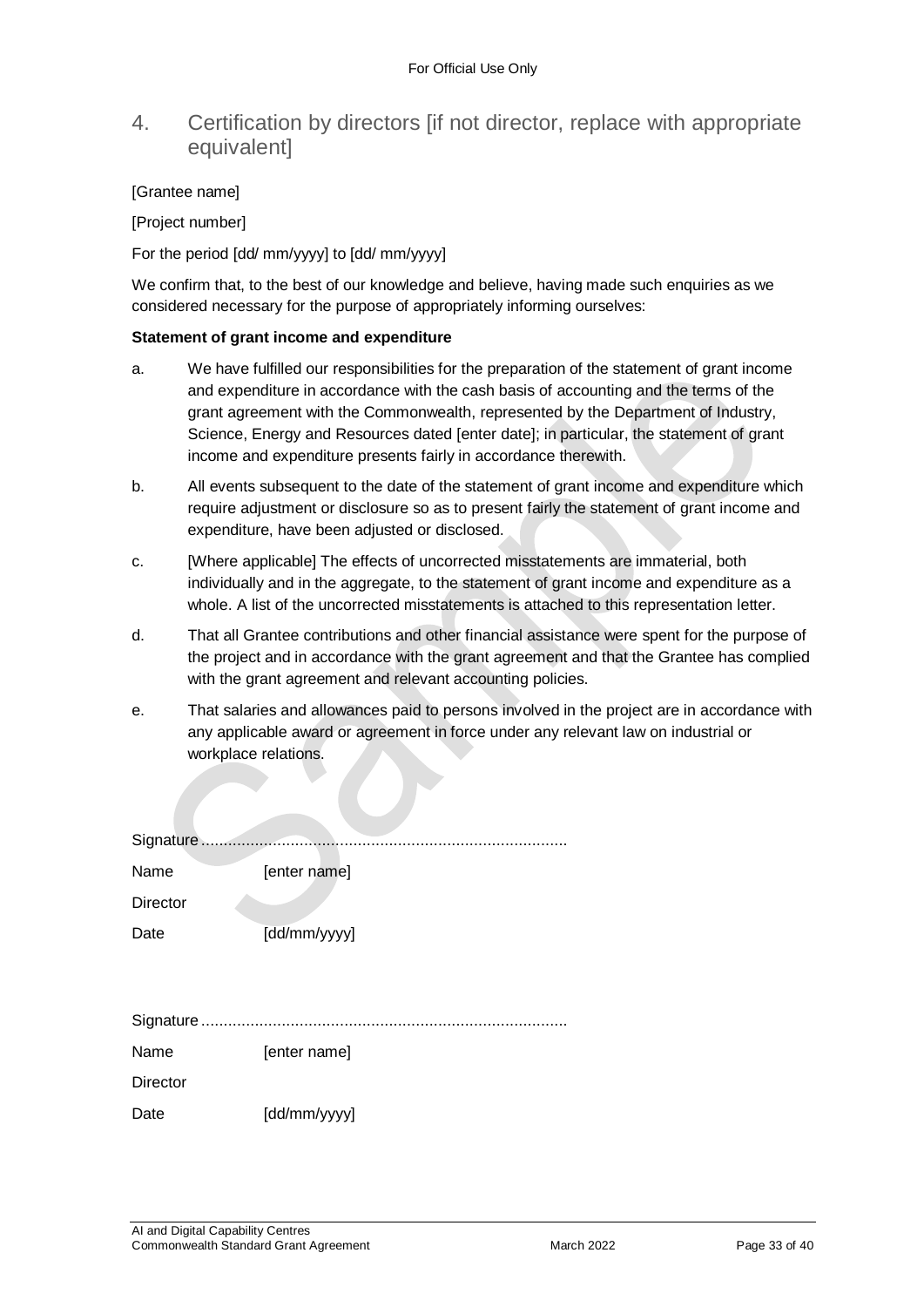## 5. For Auditor use only

I certify that this statement of grant income and expenditure is the one used to prepare my independent audit report dated [enter date] for the Department of Industry, Science, Energy and Resources.

Signature ..................................................................................

| Name               | [enter name]          |
|--------------------|-----------------------|
| Position           | [enter position]      |
| Auditor's employer | [enter employer name] |
| Date               | [dd/mm/yyyy]          |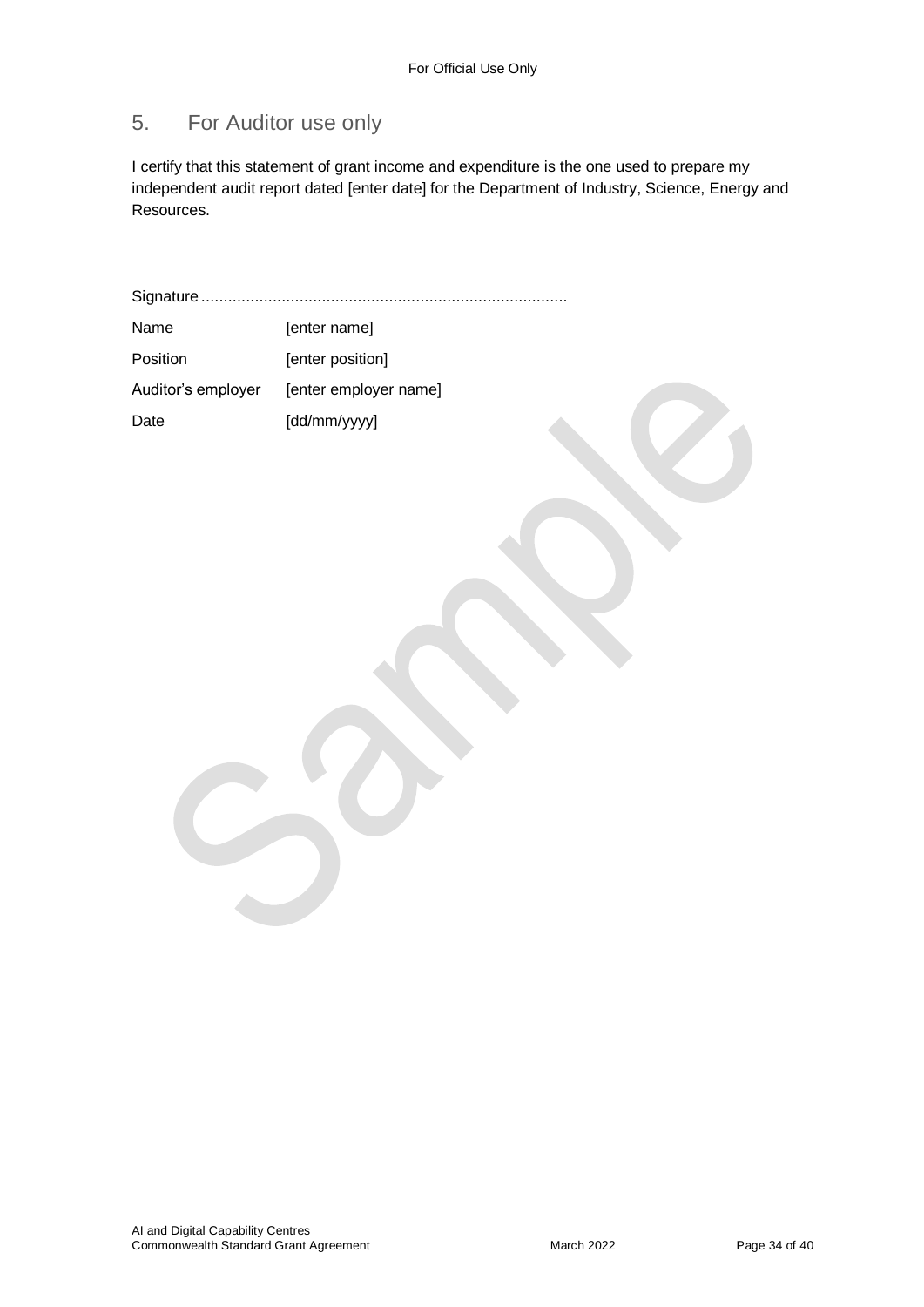## Attachment B - Independent audit report

#### **Background for auditors**

The purpose of the independent audit report is to provide us with an auditor's opinion on the Grantee's statement of grant income and expenditure. The statement of grant income and expenditure is prepared by the Grantee to correspond with the expenditure reported to the department by the Grantee for the same period, in the process of claiming grant payments.

The independent audit report must be prepared by a person who is an approved auditor.

An approved auditor is a person who is:

- a. registered as a company auditor under the *Corporations Act 2001* or an appropriately qualified member of Chartered Accountants Australia and New Zealand, or of CPA Australia or the Institute of Public Accountants; and
- b. not a principal, member, shareholder, officer, agent, subcontractor or employee of the Grantee or of a related body corporate or a Connected Entity.

The audit should be undertaken and reported in accordance with Australian Auditing Standards.

The independent audit report must follow the required format and include any qualification regarding the matters on which the auditor provides an opinion. We may follow up any qualifications with the Grantee or auditor. The independent audit report must be submitted on the auditor's letterhead.

Auditors must comply with the professional requirements of Chartered Accountants Australia and New Zealand, CPA Australia and the Institute of Public Accountants in the conduct of their audit.

If the auditor forms an opinion that the statement of grant income and expenditure does not give a true and fair view of the eligible expenditure for the period, the independent audit report should be qualified and the error quantified in the qualification section of the independent audit report.

The required independent audit report format follows.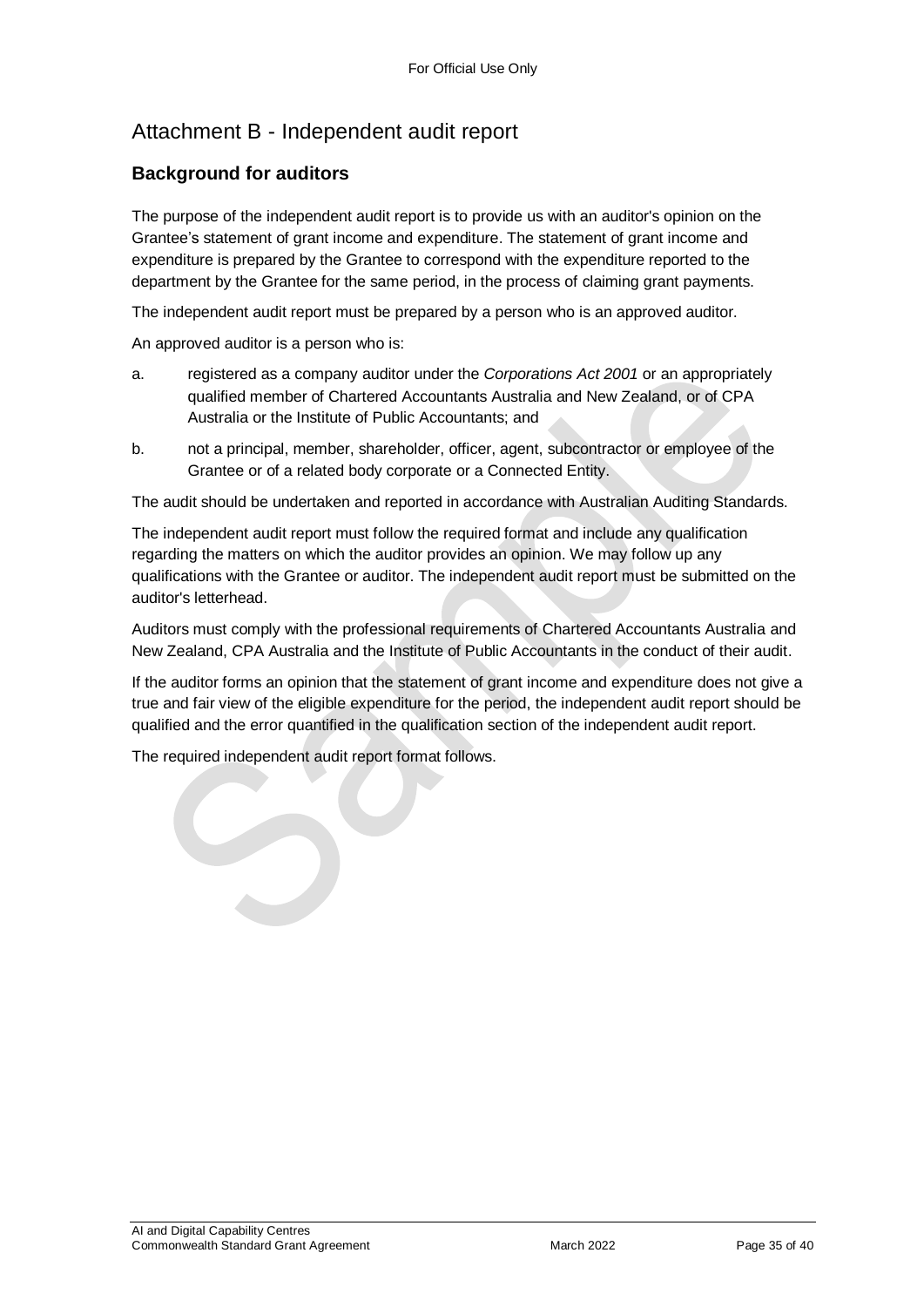#### **Auditor's report**

Independent audit report in relation to [Grantee name]'s statement of grant income and expenditure to the Commonwealth, represented by the Department of Industry, Science, Energy and Resources (the department).

We have audited:

- a. the accompanying statement of grant income and expenditure of [Grantee name] for the period [dd/mm/yyyy] to [dd/mm/yyyy], a summary of significant accounting policies and other explanatory information, and management's attestation statement thereon (together "the financial statement"). The financial statement has been prepared by management using the cash basis of accounting described in note 3.2 to the financial statement; and
- b. [Grantee name]'s compliance with the terms of the grant agreement between [Grantee name] and the Commonwealth dated [date of agreement] for the period [dd/mm/yyyy] to [dd/mm/yyyy] (the grant agreement).

We have:

- a. reviewed [Grantee name]'s statement of labour costs in support of its claim of eligible expenditure[; and
- b. performed limited assurance procedures on [Grantee name]'s statement of employee numbers under the grant agreement].

#### *Management's responsibility*

Management is responsible for:

- a. the preparation and fair presentation of the financial statement in accordance with the basis of accounting described in note 3.2, this includes determining that the cash basis of accounting is an acceptable basis for the preparation of the financial statement in accordance with the grant agreement;
- b. compliance with the terms of the grant agreement;
- c. the preparation of the statement of employee numbers and labour costs in support of eligible expenditure; and
- d. such internal control as management determines is necessary to:
	- i enable the preparation of the financial statement and the statement of [employee numbers and ]labour costs that are free from material misstatement, whether due to fraud or error; and
	- ii enable compliance with the terms of the grant agreement.

#### *Auditor's responsibility*

Our responsibilities are:

- a. To express an opinion, based on our audit, on:
	- i the financial statement; and
	- ii [Grantee name]'s compliance, in all material respects, with the terms of the grant agreement; and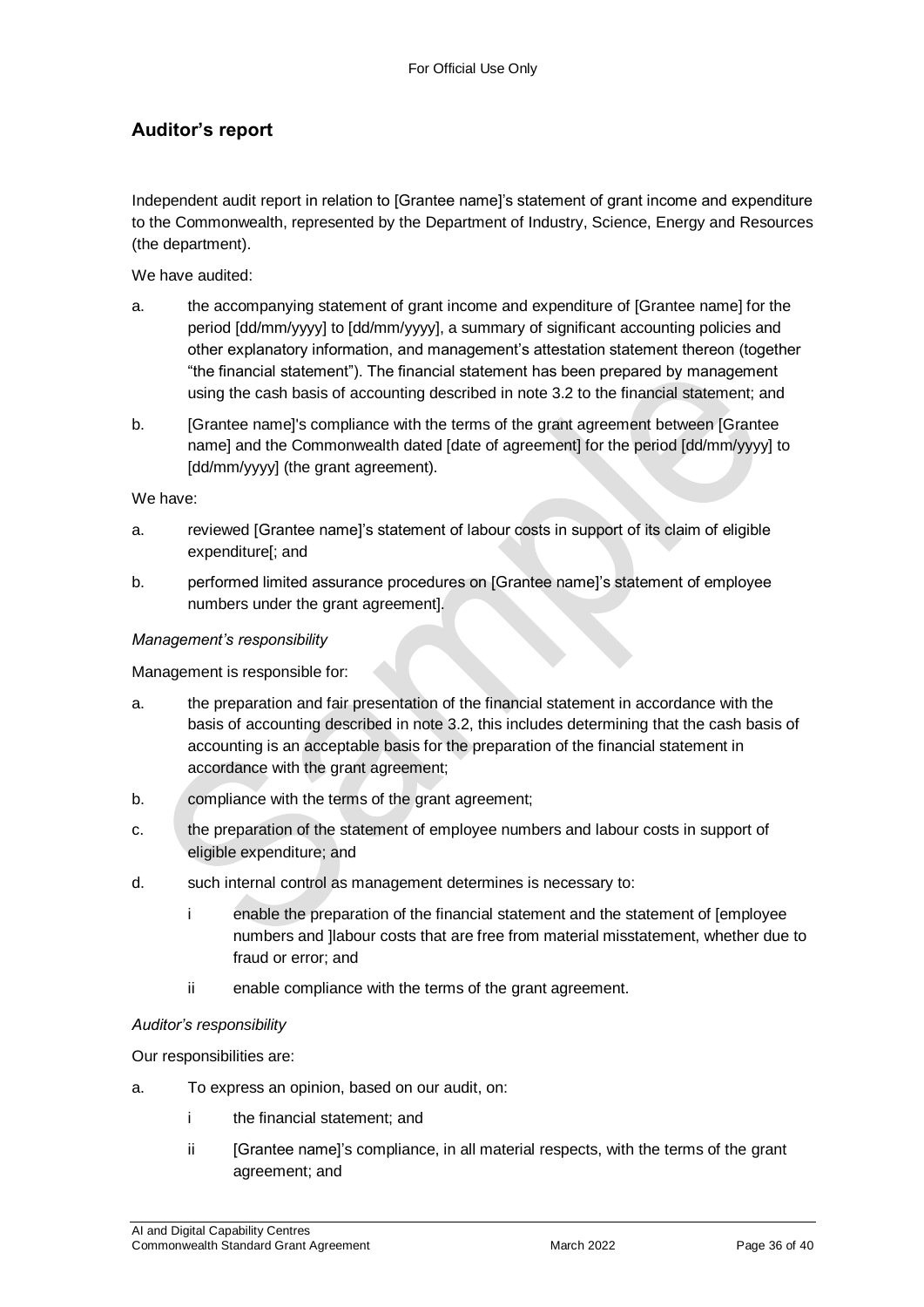#### b. To conclude based on:

- i our review procedures, on the statement of labour costs; and
- ii our limited assurance procedures on the statement of employee numbers.

We conducted our audit of the financial statement in accordance with Australian Auditing Standards; our audit of compliance with the grant agreement in accordance with ASAE 3100, our review of the statement of labour costs in accordance with ASRE 2405[; and our limited assurance procedures on employee numbers in accordance with ASAE 3000]. The applicable Standards require that we comply with relevant ethical requirements and plan and perform our work to:

- a. obtain reasonable assurance about whether the financial statement is free from material misstatement and that [Grantee name] has complied, in all material respects, with the terms of the grant agreement; and
- b. obtain limited assurance as to whether anything has come to our attention that causes us to believe that the statements of employee numbers and labour costs are materially misstated.

An audit involves performing procedures to obtain audit evidence about the amounts and disclosures in the financial statement and about the Grantee's compliance with the grant agreement. The procedures selected depend on the auditor's judgement, including the assessment of the risks of material misstatement of the financial statement, whether due to fraud or error. In making those risk assessments, the auditor considers internal control relevant to the Grantee's preparation and fair presentation of the financial statement, and to the Grantee's compliance with the grant agreement, in order to design audit procedures that are appropriate in the circumstances, but not for the purpose of expressing an opinion on the effectiveness of the Grantee's internal control. An audit also includes evaluating the appropriateness of accounting policies used by management, as well as evaluating the overall presentation of the financial statement.

A review consists of making enquiries and applying analytical and other review procedures. A review is substantially less in scope than an audit conducted in accordance with Auditing Standards and consequently does not enable us to obtain assurance that we would become aware of all significant matters that might be identified in an audit. Accordingly, we do not express an audit opinion on the statement of labour costs.

A limited assurance engagement undertaken in respect of the statement of employee numbers, in accordance with ASAE 3000 involves [level of detail about procedures to be determined by the auditor]. The procedures performed in a limited assurance engagement vary in nature and timing from, and are less in extent than for, a reasonable assurance engagement; and consequently, the level of assurance obtained in a limited assurance engagement is substantially lower than the assurance that would have been obtained had a reasonable assurance engagement been performed.

We believe that the evidence we have obtained is sufficient and appropriate to provide a basis for our audit opinion, review and limited assurance conclusions.

#### *Opinion*

In our opinion:

a. the financial statement presents fairly, in all material respects, the grant income and expenditure of [Grantee name] for the period [dd/mm/yyyy] to [dd/mm/yyyy] in accordance with the cash basis of accounting described in note 3.2 and the terms of the grant agreement, dated [date of agreement], with the Commonwealth; and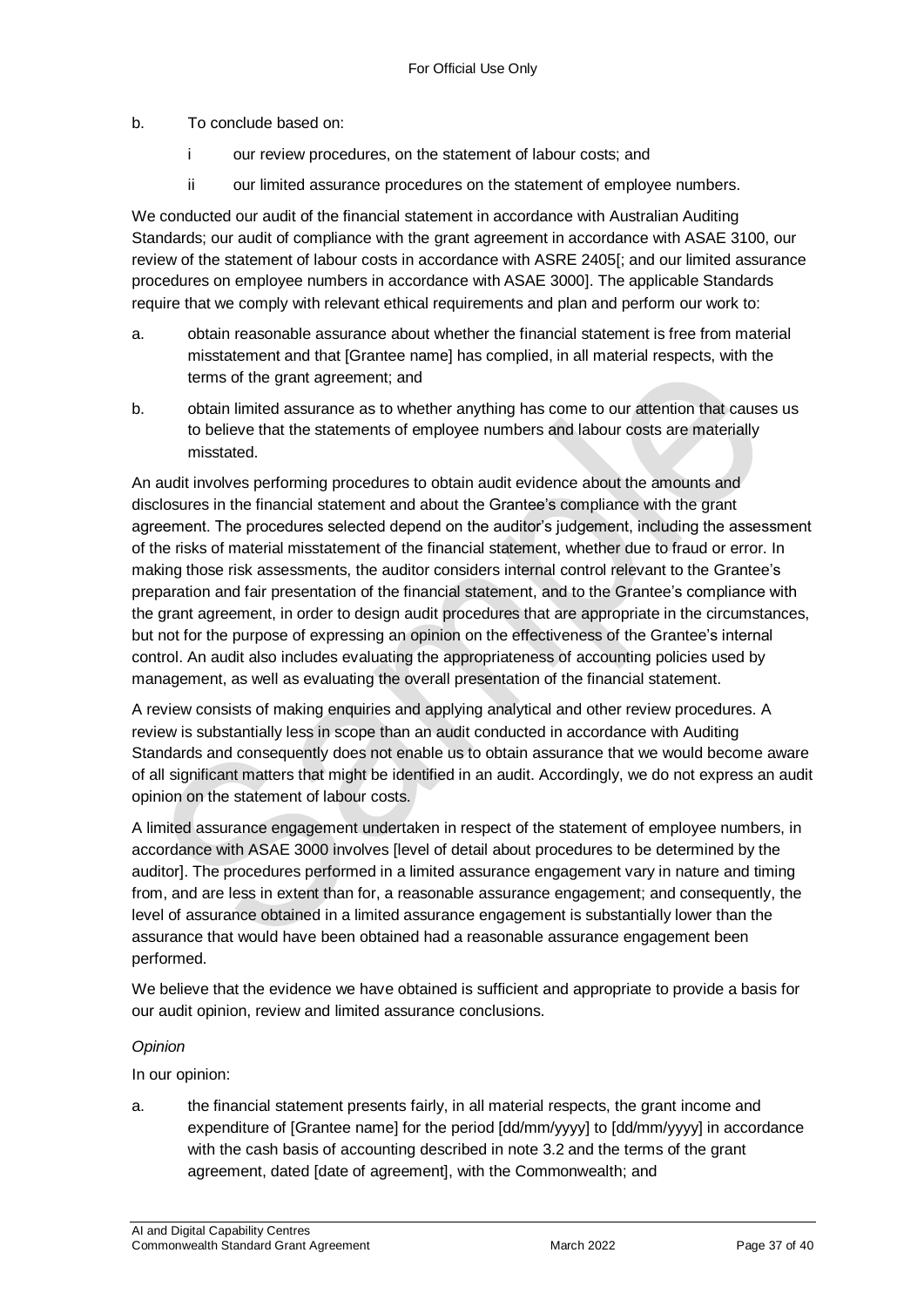b. [Grantee name] has complied, in all material respects, with the requirements of the grant agreement between the organisation and the Commonwealth dated [date of agreement], for the period [dd/mm/yyyy] to [dd/mm/yyyy].

#### *Basis of Accounting and Restriction on Distribution*

Without modifying our opinion, we draw attention to note 3.2 to the financial statement, which describes the basis of accounting. The financial statement is prepared to provide information to the department in accordance with the grant agreement, dated [date of agreement]. As a result, the financial statement may not be suitable for another purpose.

#### *Use of Report*

This report has been prepared for [Grantee name] and the department in accordance with the requirements of the grant agreement between [Grantee name] and the Commonwealth, dated [date of agreement]. We disclaim any assumption of responsibility for any reliance on this report to any persons or users other than [Grantee name] and the department, or for any purpose other than that for which it was prepared.

#### *Conclusions*

Based on:

- a. Our review, which is not an audit, nothing has come to our attention that causes us to believe that the statement of labour costs in the period [dd/mm/yyyy] to [dd/mm/yyyy] is not, in all material respects, fairly presented in accordance with the grant agreement dated [date of agreement] with the Commonwealth[; and
- b. The procedures we have performed and the evidence we have obtained, nothing has come to our attention that causes us to believe that the statement of employee numbers as at [dd/mm/yyyy] is not prepared, in all material respects, in accordance with the grant agreement dated [date of agreement] with the Commonwealth].

| Auditor's signature |                       |
|---------------------|-----------------------|
| Name                | [enter name]          |
| Auditor's employer  | [enter employer name] |
| Employer's address  | [enter address]       |
| Qualifications      | [enter qualification] |
| <b>Position</b>     | [enter position]      |
| Date                | [dd/mm/yyyy]          |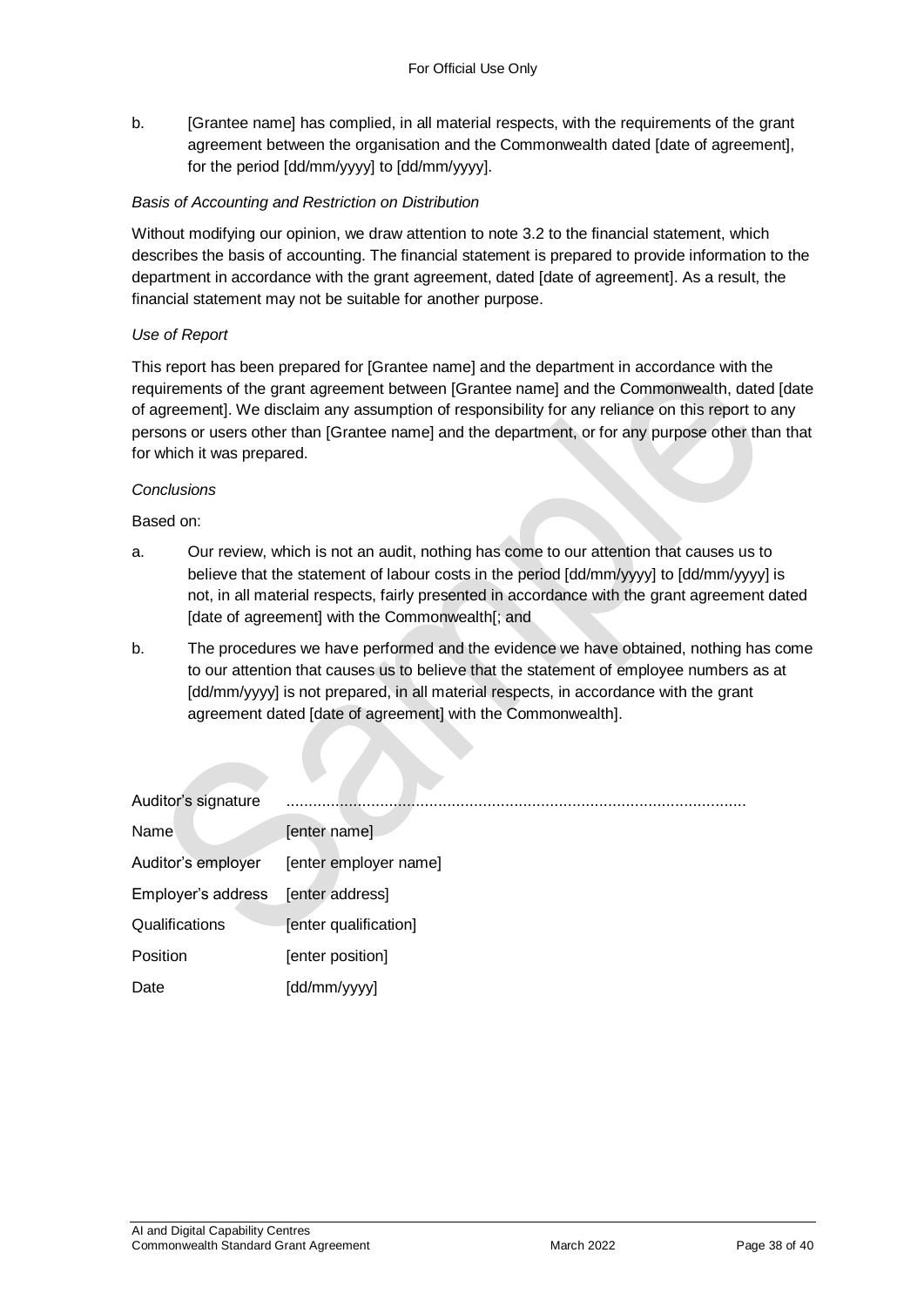## Attachment C - Certification of certain matters by the auditor

The department also requires a certification of certain matters by the auditor in addition to the independent audit report. This should be submitted with the statement of grant income and expenditure and independent audit report.

The auditor who signs this certification must also initial and date a copy of the Grantee's statement of eligible expenditure. The department will not accept an independent audit report that lacks this attachment.

The required format of certification is on the following page.